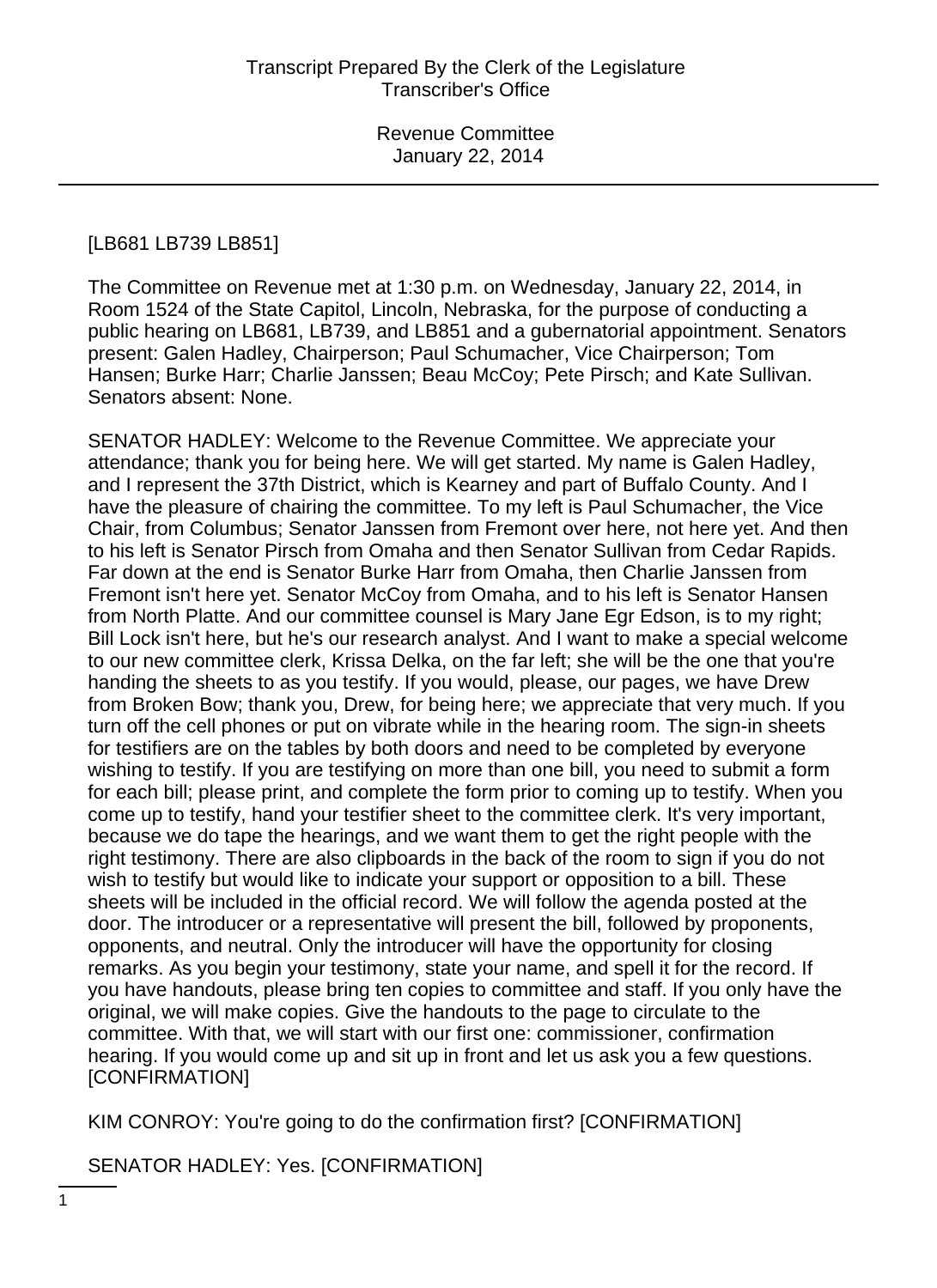# KIM CONROY: Okay. [CONFIRMATION]

SENATOR HADLEY: Commissioner, thank you for being here. We kind of keep this a little informal, but if you would introduce yourself, spell your name, and tell us a little bit about yourself. [CONFIRMATION]

KIM CONROY: Certainly. Senator Hadley and members of the Revenue Committee, my name is Kim Conroy, C-o-n-r-o-y, Tax Commissioner, from the Nebraska Department of Revenue. Just to give you a little bit of background about myself, and I won't go into this too long. I was born in Chadron, but grew up, for the most part, out in McCook, Nebraska. My dad taught at the McCook Community College, which then became part of Mid-Plains. I attended McCook Community College for two years, graduated from there, went to the University of Nebraska-Lincoln for the next two years, with a major in accounting, and then I went to law school at the University of Nebraska-Lincoln. That's my educational background. I concentrated...with a degree in accounting, I concentrated in tax law in law school, mainly on the federal side because there isn't a lot of state and local taxation, at least in law school, or at that time there wasn't. My first job was in Washington, D.C., with the old phone company MCI, which is now a part of Verizon. And while there, I was a part of the state and local tax group. I primarily worked in the sales tax and property tax with centrally assessed companies like MCI, any type of telecommunication company. My next job after that, we moved back to Nebraska, was with Union Pacific Railroad. And while there, I handled state tax legislation. I worked with our governmental affairs, worked with the tax department in monitoring, writing, doing a lot of information regarding state taxes dealing with railroads, whether it was sales tax, property tax, income tax, fuels taxes, primarily were the ones that I worked on while I was with Union Pacific. I left there and came to the department--that was about six and a half years ago--to become the director of compliance. Compliance Division has legal, collections, audit, discovery areas. And had that job for a year. And then Cathy Lang left to go to the Department of Labor, and I was appointed to become the deputy Tax Commissioner. And that was the position that I held until here just recently when I became Tax Commissioner. As deputy, I primarily have responsibility for our policy division and then for motor fuels division, for motor fuels taxation. Dealing...policy deals with some of the harder-to-answer tax questions; regulations; communications; taxpayer education; our Web site; taxpayer assistance, you know, our 1-800 number that you call, are the primary areas, along with research. And research is our group that writes a lot of the fiscal notes. So that was what I primarily had responsibility for as deputy Tax Commissioner. A little about my family. I've been married 31 years. The reason I moved around, how I ended up in Washington, D.C., is my husband was in the Navy, a Navy officer in the Civil Engineer Corps. So we were out at Washington, and he was at Andrews Air Force Base, Naval Air Facility, and then at the Washington Navy Yard. He got to work for the Air Force; we moved back here for a little bit. That was funny, a Navy officer working out at Offutt, closing down Air Force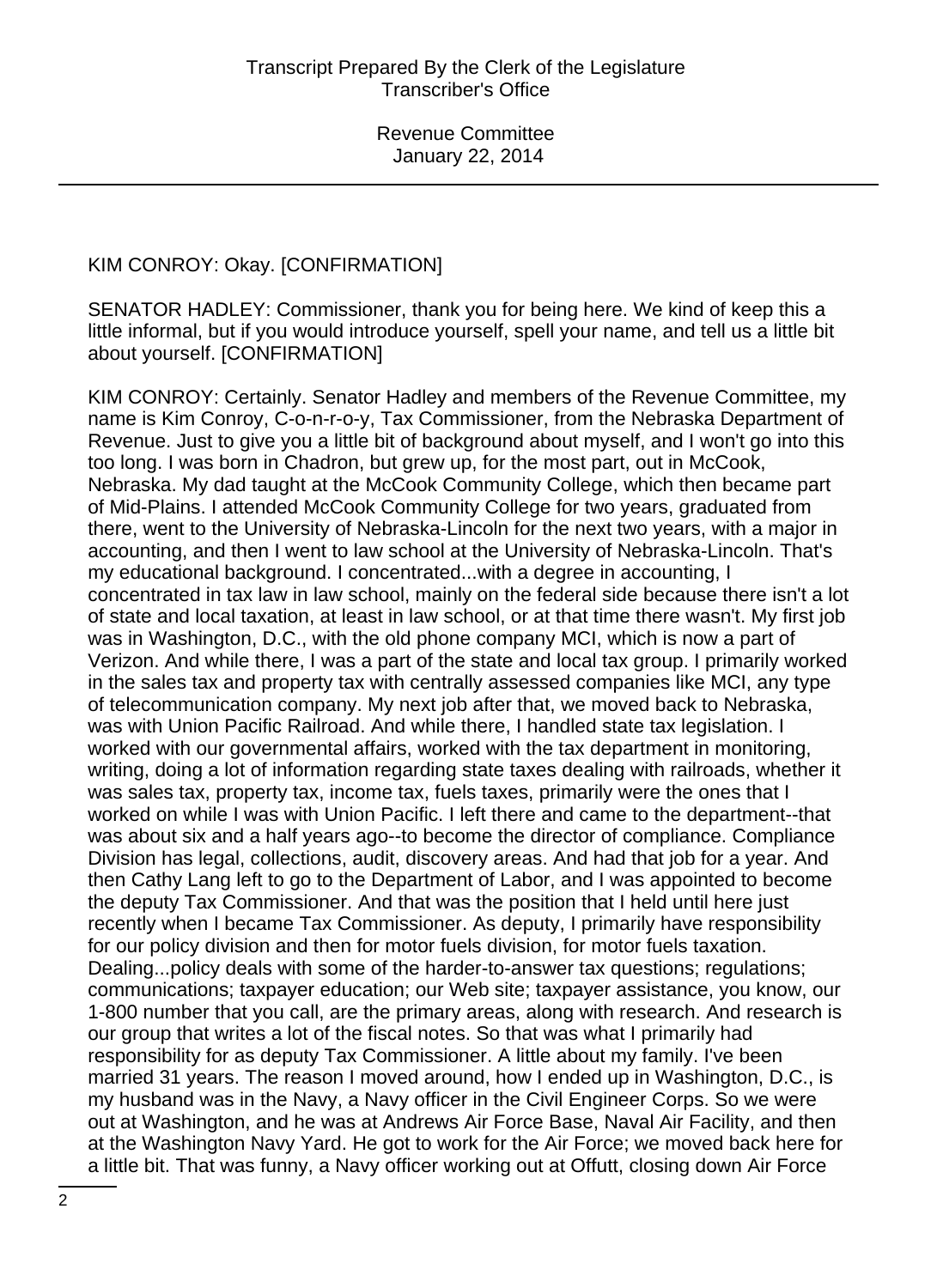bases. So that was a little interesting for him. He did get out of the Navy after about 11 years because he thought I needed to work a bit more than what I had been, moving around. So we did, we moved back to Nebraska; that's where we wanted to raise--we have three children--that's where we wanted to raise the kids. We came back home. And he now works for the National Park Service; he's an environmental engineer. And he also...he had stayed in the Navy Reserves as a Navy captain, but he's in the Individual Ready Reserve, so he's not going active duty at this time, although he has in the past, went to Iraq twice. So I'm glad that he is in the IRR status and getting closer to retirement. That's a little bit about the background and what I've been doing at the Department of Revenue before I became Tax Commissioner. Are there any...any questions, specifically, that you have? [CONFIRMATION]

SENATOR HADLEY: Okay, I would certainly entertain any questions for...Senator Harr. [CONFIRMATION]

SENATOR HARR: Thank you, Chairman Hadley. Yeah, I have a question. What changes, if any, would you recommend for your department? [CONFIRMATION]

KIM CONROY: Well, Senator, that's a good question. I know I'm going to be tax commissioner for the next year, if confirmed, so, with one year to go, I think we're going to keep going down the road the department has been going down. We always are looking at more electronic filing options; that's important, trying to come up with ways that people can do...file their tax returns in an easy manner. And then just keep up with...we're starting to see more and more retirements all the time. So we're trying to keep up with...and you always hear it out there, that brain drain. But the brain drain got delayed for a few years, we think, because of the economy. Just this past couple of weeks, we had two long-term employees, with one in property tax that had over 40 years of experience; and we had one in compliance, and he headed up our nexus area, looking for out-of-state companies that aren't paying tax and should be, with 43 years of experience. They both left right about the same week. So we've been trying to keep up with hiring, have them mentor, while they are still here, those people that might be taking their job. So that does become a challenge for the department. [CONFIRMATION]

SENATOR HARR: Other than those two staff members, do you feel you're adequately staffed? [CONFIRMATION]

KIM CONROY: Other than those two? Well, we have...we have funding for about 426 employees in the Nebraska Department of Revenue. Currently, we are filled...it varies. I mean, we have about 400 people right now... [CONFIRMATION]

SENATOR HARR: Um-hum. [CONFIRMATION]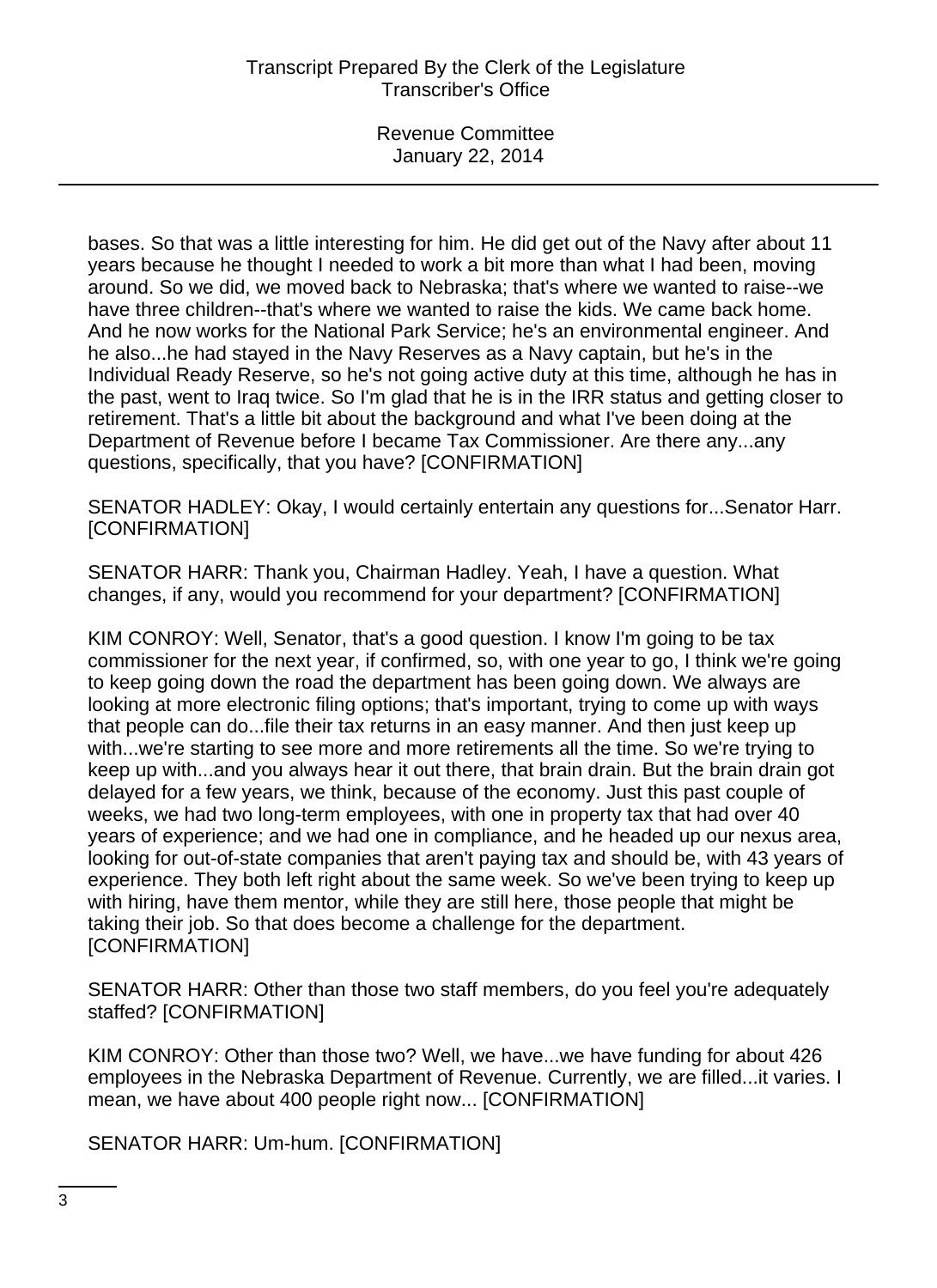KIM CONROY: ...currently hired. For what we're typically tasked with doing, I mean, I'd say we're fine. We were cut back a couple of times when we were going through the budget reductions. The Nebraska Department of Revenue took their fair share of reductions in terms of cutting vacancies. [CONFIRMATION]

SENATOR HARR: Okay. Well, let me explain the reason I asked that question, is, we went this last year through...Tax Modernization Committee, and we looked at a number of tax policies out there. And we have a great staff. We're very fortunate to have a great research staff, great committee staff, but we don't have access to raw data and raw numbers. And I, you know, I just introduced a bill today, and, you know, one of the things we want to know is how much something costs before we introduce it. And whenever I call over to find out information from the Department of Revenue, I would constantly be told that you guys were understaffed and overwhelmed. Now, I can understand that maybe now, when all the legislation is going on. But it's kind of hard, you know, September, October we're trying to make legislation that's fiscally responsible, and we don't have access to the numbers. What do you recommend we should do? [CONFIRMATION]

KIM CONROY: Well, Senator, that's quite a question. And if you've introduced a bill, we certainly, maybe, would rather address your concerns with that bill. [CONFIRMATION]

SENATOR HARR: Okay. [CONFIRMATION]

KIM CONROY: But just let me... [CONFIRMATION]

SENATOR HARR: Go ahead. [CONFIRMATION]

KIM CONROY: ...no, let me at this. You're one senator out of 49, correct? So just think, during the course of the year, if everyone has an idea, whenever they have an idea, you send it to us and say, I want this costed, and I want it costed now. [CONFIRMATION]

SENATOR HARR: Yeah. [CONFIRMATION]

KIM CONROY: That puts tremendous demands on the department. And if you do call us, especially this time of year when we have...I don't know, Garner, did you see how many tax bills maybe were introduced today? I don't know. We are extremely busy doing the fiscal notes that we are required to do right now. Our research staff isn't that large over there. And doing the fiscal notes is just one part of their job. So the department, at least since I have been here, we've been very consistent. When senators ask for a estimate of a concept, of a bill that hasn't even been drafted yet, we have responded, "No; when you have it in an LB and it's introduced, that's the time that we cost it." That's been our response to everyone since I've been here, when asked. [CONFIRMATION]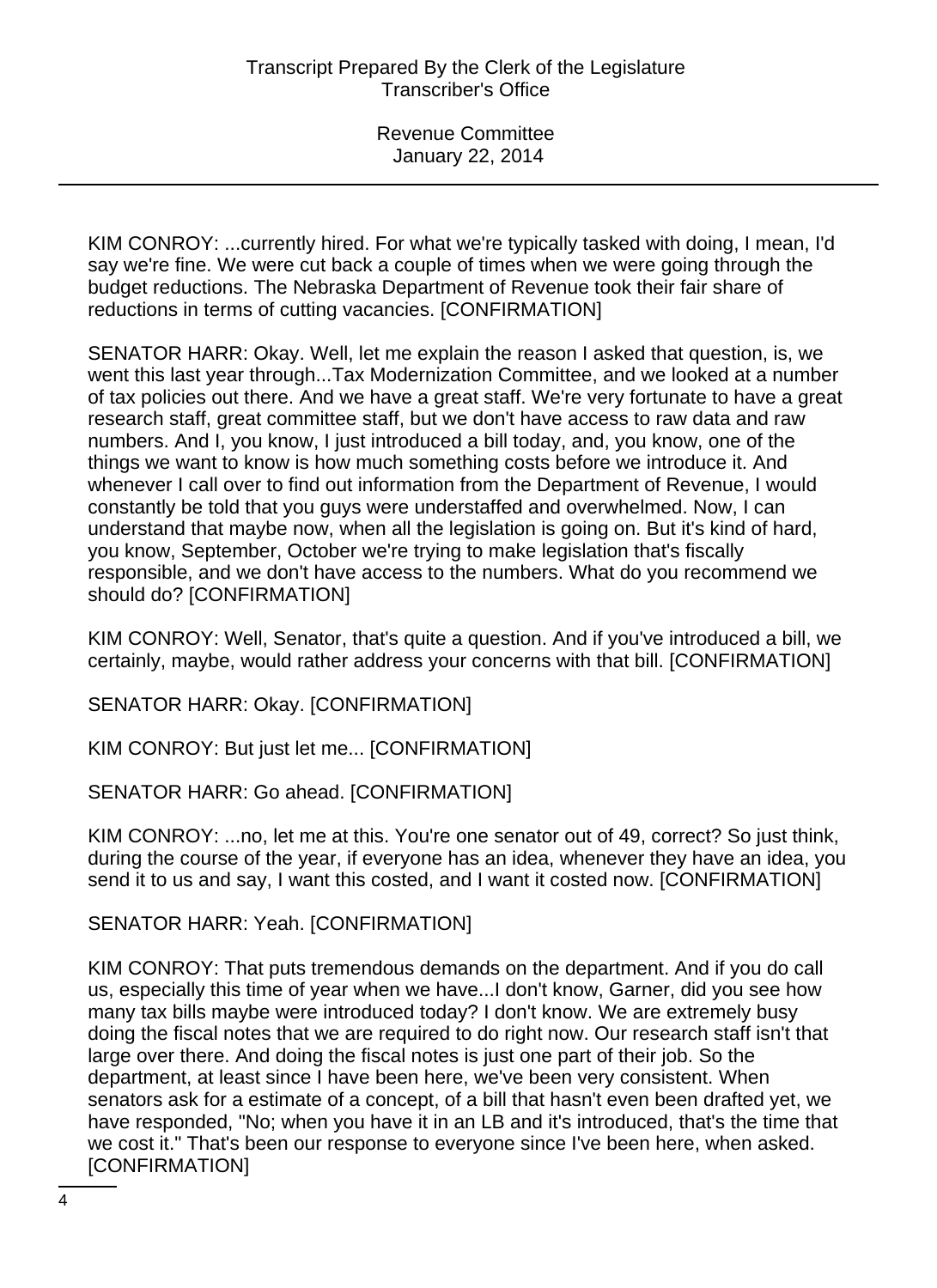# Transcript Prepared By the Clerk of the Legislature Transcriber's Office

Revenue Committee January 22, 2014

SENATOR HARR: Yeah. Well, let me...and I understand why you say that. But here's the problem I ran into, is, you know, we have a certain amount of money we can spend, as a state. And there, you know, I see there's some money for tax cuts, but I don't see an infinite amount of money. And so what I'd like to do is be able to structure legislation so that it doesn't come in 24 hours before the hearing and it costs a lot different than what I thought it would. And so in order to make responsible legislation, for us, we have to...and to figure out how to draft legislation, we have to know what it's going to cost. I mean, it's very important when making tax policy to understand the ramifications of what you're doing. And if we can only do it one time, once a year, when we introduce a bill, and then we don't get a new fiscal note until it's on Final Reading, it makes it difficult for me. Now, maybe there are others that are smarter than myself. But it makes it difficult for myself to draft legislation in a responsible manner. And so I'm glad to hear you're adequately staffed, but my question is, if you were in my shoes--let's do it that way, let's have some creative confidence and think about this from my point of view--what would you recommend I should do? [CONFIRMATION]

KIM CONROY: Well, Senator, I wouldn't say, under the proposal you're proposing, that we are adequately staffed to run all of those fiscal notes for each one of you when you had an idea. The other problem that that causes is, we update our information at different times of the year, especially income tax information. So we may have run a scenario...say we're required to do this for you and you asked in the summer, we may be using tax year 2011 information. In the meantime... [CONFIRMATION]

SENATOR HARR: Yeah, and that's publicly available. [CONFIRMATION]

KIM CONROY: ...before you introduce your bill, we now are using 2012 information, so the fiscal note is going to look different anyway, Senator. What would I recommend? I worked in the state tax legislative area a lot of times and had to deal with fiscal notes. We would look at what had been introduced in past years, look at fiscal notes from those times, and come up maybe with a fairly good estimate, knowing it wouldn't be perfect, but at least I'd have a range. [CONFIRMATION]

SENATOR HARR: Okay. Well, but, I mean, by your own admission, it's dated data. And so...and I can look at other bills that have been introduced. But let's say I have a bold idea that's outside the box. What am I supposed to do? I mean, we have, you know, I can go to the Web site and I can look at (inaudible). And there's great data on there, don't get me wrong. But it's not complete data. And it's very difficult. And I am not sophisticated, by any form of imagination, as...you have doctorate levels, right, that work with this...in this situation? [CONFIRMATION]

KIM CONROY: Yes, we have several... [CONFIRMATION]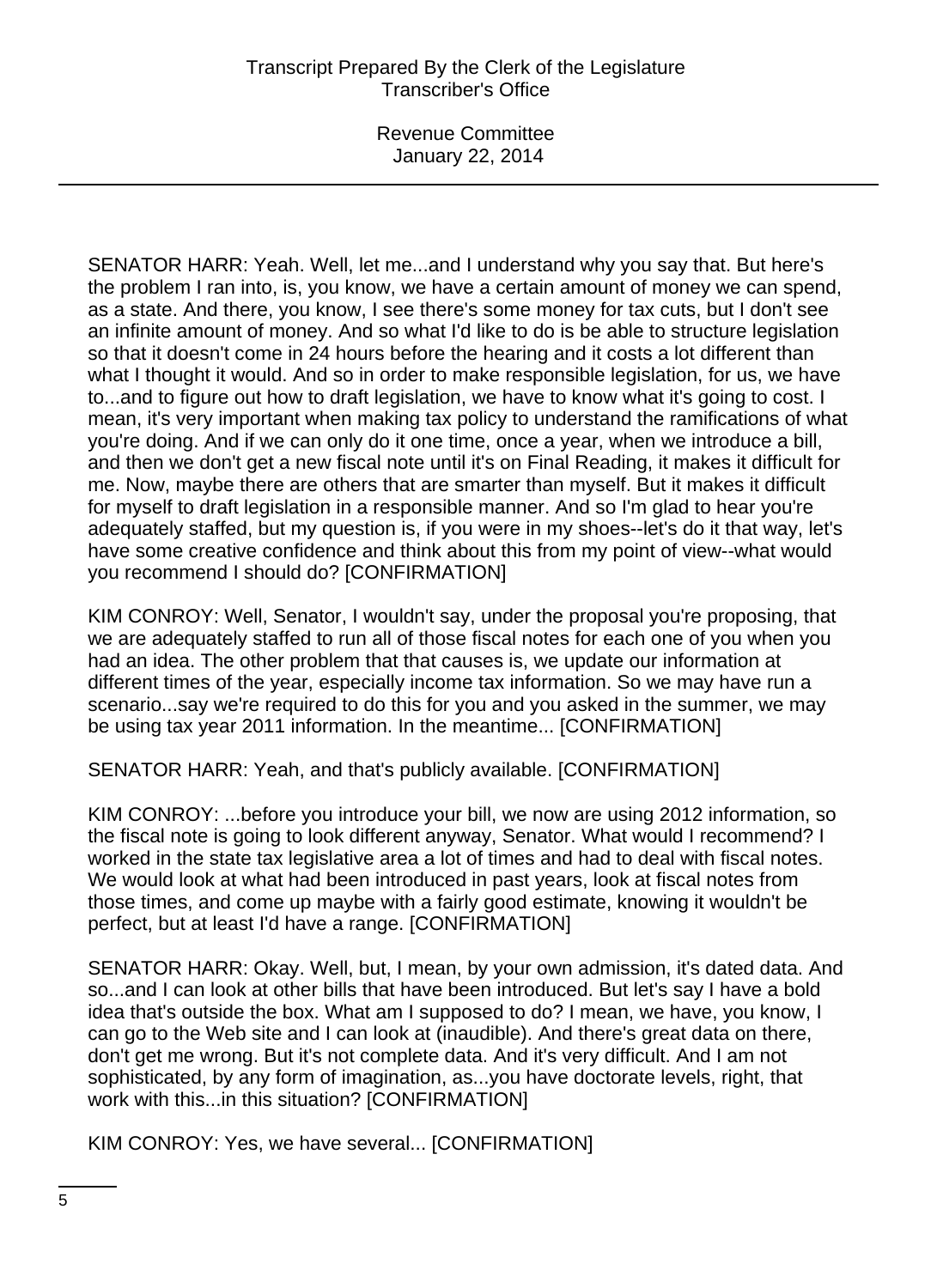SENATOR HARR: Okay. [CONFIRMATION]

KIM CONROY: ...Ph.D. economists. [CONFIRMATION]

SENATOR HARR: So, I mean, yeah, so they're... [CONFIRMATION]

KIM CONROY: Um-hum. [CONFIRMATION]

SENATOR HARR: ...a lot more sophisticated than we are--I'll only speak for myself--than I am. And so I'm trying to figure out, going forward, we all want to make good legislation, right? You'd agree with that? [CONFIRMATION]

KIM CONROY: The Department of Revenue agrees with that. We typically take what is passed... [CONFIRMATION]

SENATOR HARR: Okay. [CONFIRMATION]

KIM CONROY: ...by you, in terms of policy, and then we enforce it. [CONFIRMATION]

SENATOR HARR: Yeah, so we all want to make good legislation; we all want to make responsible legislation. And we want to do it in an efficient manner. So my question is, do you think there is a way to improve on the current process? [CONFIRMATION]

KIM CONROY: I don't know, I think the current process is working well. If you have a bold, creative idea out there, maybe you need to look at hiring somebody to take a look at it for you, talk to a professor that may be interested in it and look at it from that regard. [CONFIRMATION]

SENATOR HARR: But I did talk to your office. [CONFIRMATION]

KIM CONROY: No, I said "to a professor," not "to our office." [CONFIRMATION]

SENATOR HARR: Yeah, but you have the access to the data. And I talked to your office. And I wasn't getting a response. And you don't think that...you think that's not frustrating to me? [CONFIRMATION]

KIM CONROY: Again, I know your office contacted us... [CONFIRMATION]

SENATOR HARR: No, we...well... [CONFIRMATION]

KIM CONROY: ...during the session here just recently. And I gave your staffer the same... [CONFIRMATION]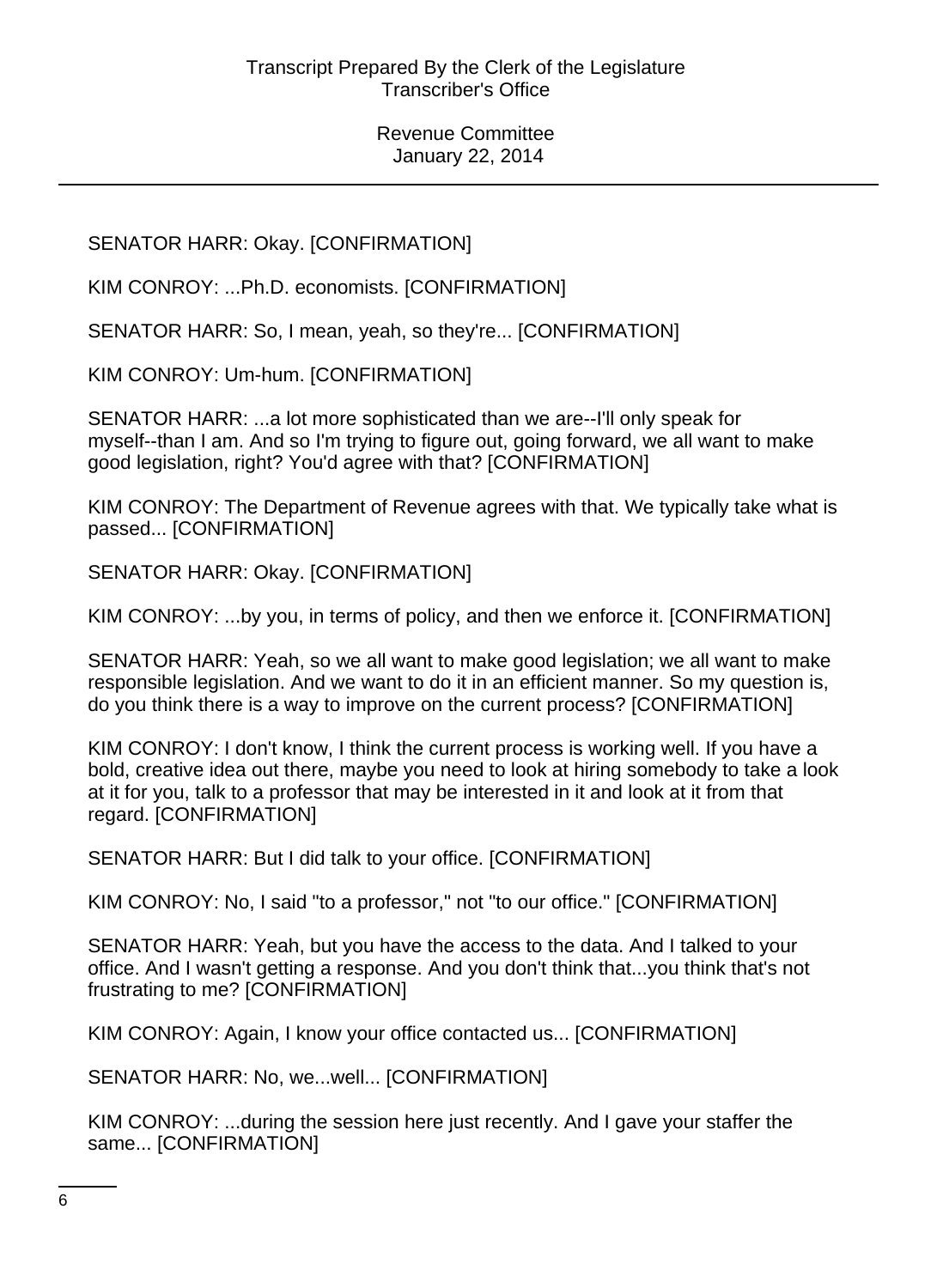## SENATOR HARR: Yeah. [CONFIRMATION]

KIM CONROY: ...response I have given maybe even to several of you, is, we don't cost ideas; we don't cost bill drafts; and... [CONFIRMATION]

SENATOR HARR: Yeah. [CONFIRMATION]

KIM CONROY: ...we don't cost a scenario ahead of it being an LB. [CONFIRMATION]

SENATOR HARR: Yeah. [CONFIRMATION]

KIM CONROY: That's what our process is right now. [CONFIRMATION]

SENATOR HARR: Yeah, and I'm not trying to be confrontational; I don't want that...I don't want that to come off. But what I'm doing is trying to find a way to work together. And so what I'm asking you is...and we did contact you before, your office, before, and probably also before you took over. But my question is...and I think I know the answer now, is you think this way works. Is that...your statement is, you think the current way we do a fiscal note and the way we receive information works. [CONFIRMATION]

KIM CONROY: Yes, I do. [CONFIRMATION]

SENATOR HADLEY: Okay. [CONFIRMATION]

SENATOR HARR: That's fine. Thank you. [CONFIRMATION]

SENATOR HADLEY: Thank you. Thank you, Senator Harr. We've been joined by Senator Janssen from Fremont and Senator Pirsch from Omaha. I will say that I had a discussion with the executive branch about fiscal notes, this session. And there are going to be a lot of them because we have a lot of revenue bills. And I was assured by the executive branch that they were going to...that this was going to be the number one priority at the Revenue Department, was to give us as quick and as accurate information as we can on the bills that have been put in, because there are some far-reaching bills that will have some impact, great impact, on the state of Nebraska. So in defense of the department, I did talk to the executive branch, and that was the statement that I received. And I had trouble disagreeing with that statement, because the last thing we want is to make decisions on information that is not completely correct or is not completely done. So I'm just saying that we're depending on them and our own Fiscal Office, the Legislative Fiscal Office, to get us the data. And I think it would be very unfair to have hearings on some bills where we don't have good data, to try and make those decisions. So I just wanted to make that completely clear, that I have...have been in touch. Are there further questions? Yes, Senator Schumacher. [CONFIRMATION]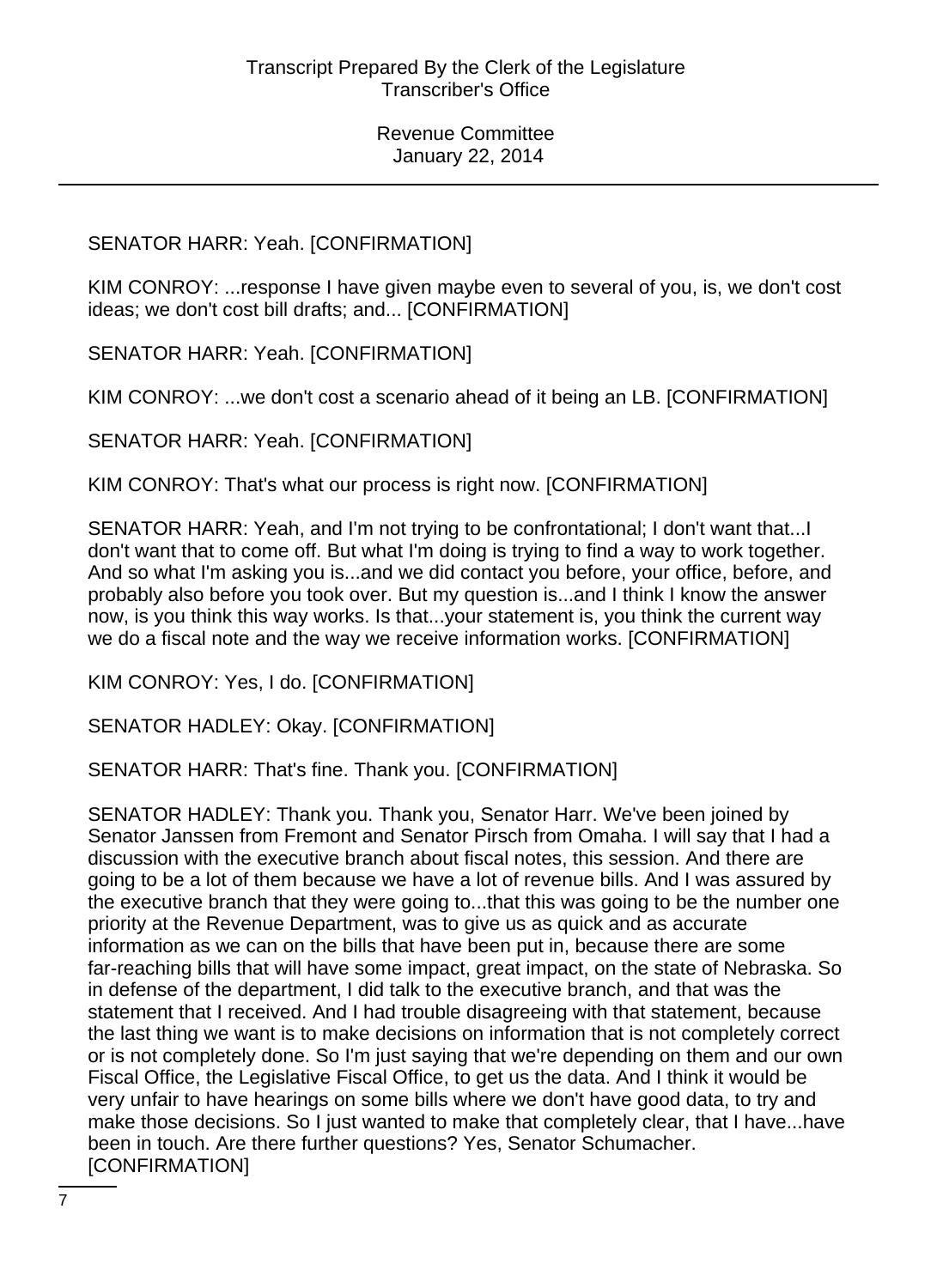SENATOR SCHUMACHER: Thank you, Senator Hadley. And welcome to our committee. I have to agree with you; I mean, I probably could dream up enough crazy ideas to keep your department going full time. (Laughter) However, there are some things I'm interested in your philosophy and kind of approach to it. Your predecessor, when there was a report given to us this summer regarding the incentive programs and whether or not they're working or not working, kind of told us, well, to figure out whether they're working or not working, it's kind of our job. And it is kind of hard to do that without a lot of really good dialogue, feeling that, you know, you folks who work with incentive programs, you probably have got some feeling--at least I would think you...the people who are actually on the ground working with it--what is working and what is not working, what businesses would have come anyway, what businesses definitely wouldn't have come anyway. What, kind of from a philosophical approach, do you think we could do, not to share with any individual of us who's got a crazy idea of the moment, but as a committee in charge with figuring out how we float the budget, that we can get a feel from the people in your department on the ground as to such things as what's a worthwhile program, what isn't a worthwhile program, what works, what isn't...you know. And I know that sometimes we put in the language a high degree of confidentiality in the bills, but somehow we've got to, without maybe necessarily knowing the exact identity of somebody, know, you know, whether or not we are...we were off base or a policy needs to be changed. [CONFIRMATION]

KIM CONROY: Well, yeah... [CONFIRMATION]

SENATOR SCHUMACHER: If I've confused you, I'm sorry. [CONFIRMATION]

KIM CONROY: (Laugh) No, I understand, Senator. The thing with tax incentives and the interaction with what the department does with them is that we're the administrator. We're the ones that take the applications, that work through agreements, that do audits. I think we just see a piece of the pie out there. We see the companies that actually made the decision to apply for incentives. We don't see those that didn't. We don't see that other piece, as to who didn't come. What we see are the companies that do come. So I don't know how we can give a complete picture of how it's working, because it's set up to...there are certain companies that qualify; those are the ones that can come and file an application with us. We're not seeing companies that decide not to apply or to go elsewhere. I don't know if we...you know, we went through a legislative performance audit on this, and I think they even come to the same conclusion, when we talked with them: that it's difficult for us to make recommendations regarding that because we're administering the program. We're not the ones out encouraging companies to come; that's not what we do. We're not out recruiting businesses. So I can't really...I can't really tell you what pieces of it are working or what aren't, from that perspective. [CONFIRMATION]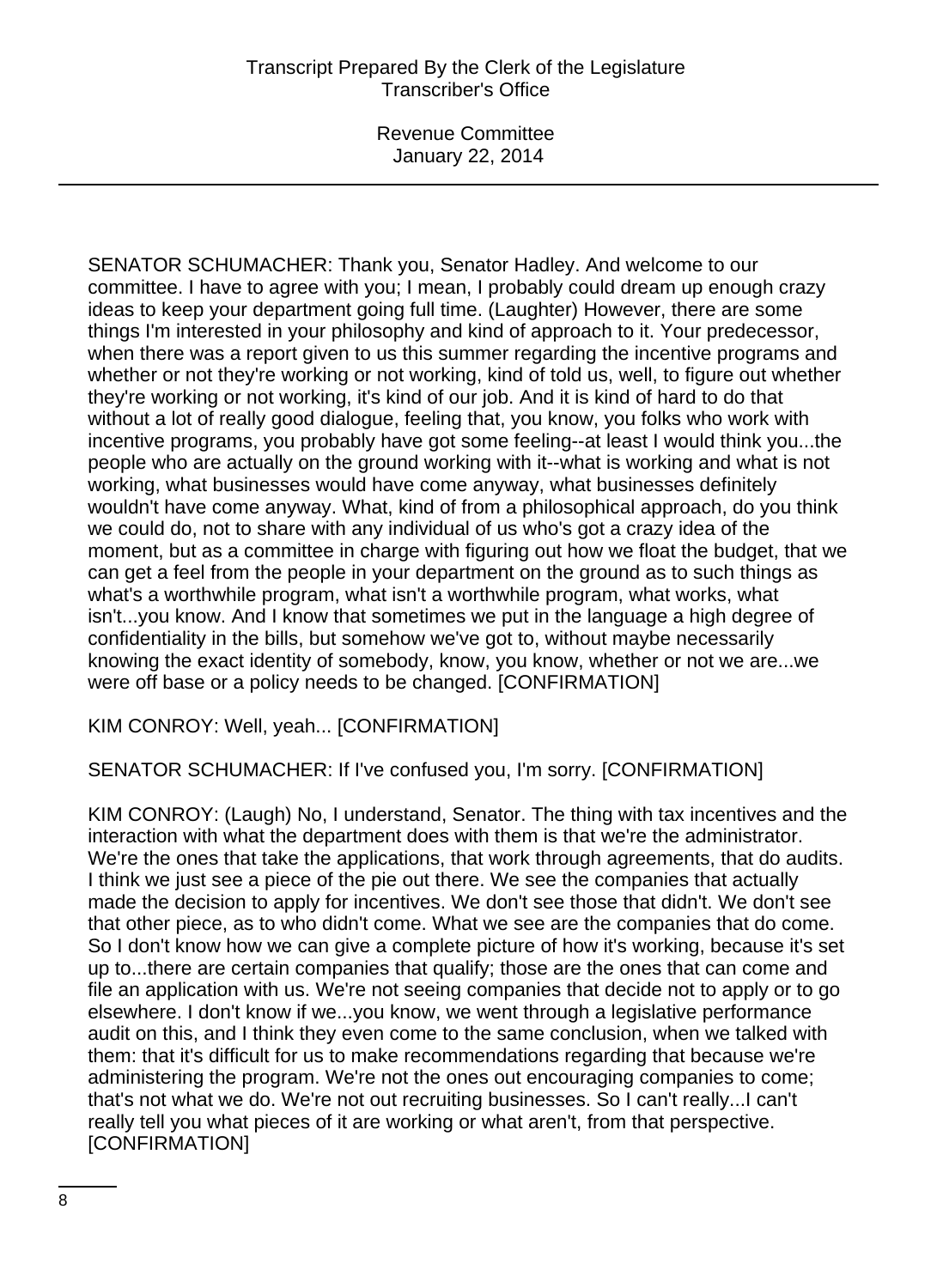SENATOR SCHUMACHER: Well, if I can just follow up a little bit, I mean...and this is just...there's two companies that we had some contact with, rather happenstance contact with. One in Omaha that is involved in energy business, who frankly tells you unless it was for the incentives they wouldn't be here, and they pretty well can make you believe that, because they don't have any particular reason to have their office in any place other than where they want to rent a building; they can do that kind of business. And another one who is mining or sifting through sand from some of our rivers, and our rivers are the only place that kind of sand is found; they would have been here without the incentives. Now, somebody in the Department of Revenue, I would think, has got a feel that, you know, the one pulling the sand out of the only place you can get the sand, or a few places, in Nebraska here, would have been here anyway. And we need to sort that one out from the one sitting in Omaha who could pick up and move tomorrow and not skip a beat. [CONFIRMATION]

KIM CONROY: I understand. But those differences come in what the Legislature decides are the qualifying companies. We don't have a test for companies that say, I wouldn't have come here but for this. So we don't look at that. That's not something the department, when we look at companies, whether they're qualified under the Nebraska Advantage Act, that's not something we have to be concerned about. [CONFIRMATION]

SENATOR SCHUMACHER: Should we...and we're getting afar here a little bit. But should we...knowing that is really useful, because maybe it's something we want you to consider in the future. [CONFIRMATION]

KIM CONROY: Again, I'll let you leave that for the discussions you have, at least on the policy side. [CONFIRMATION]

SENATOR HADLEY: Ms. Conroy, just so you know, I did put in a bill today, because this is the year that the Advantage Act... [CONFIRMATION]

KIM CONROY: Um-hum. [CONFIRMATION]

SENATOR HADLEY: ...and a number of them sunset. So I hope that we can have a dialogue with not only DED but your department, because I do believe sincerely that the three areas, DED, Department of Revenue, and the Legislature, putting our heads together as to how we might want to change any of these, to get a better handle on what the...you know, what is the real success of these programs and how we do it. So I look forward to that conversation when we do have the hearings to... [CONFIRMATION]

KIM CONROY: No, certainly, Senator. And that annual report out there has a lot of information in it for policymakers. And that presentation that we're going to be doing every year really is a good time for all of you to take a look at that report and what is in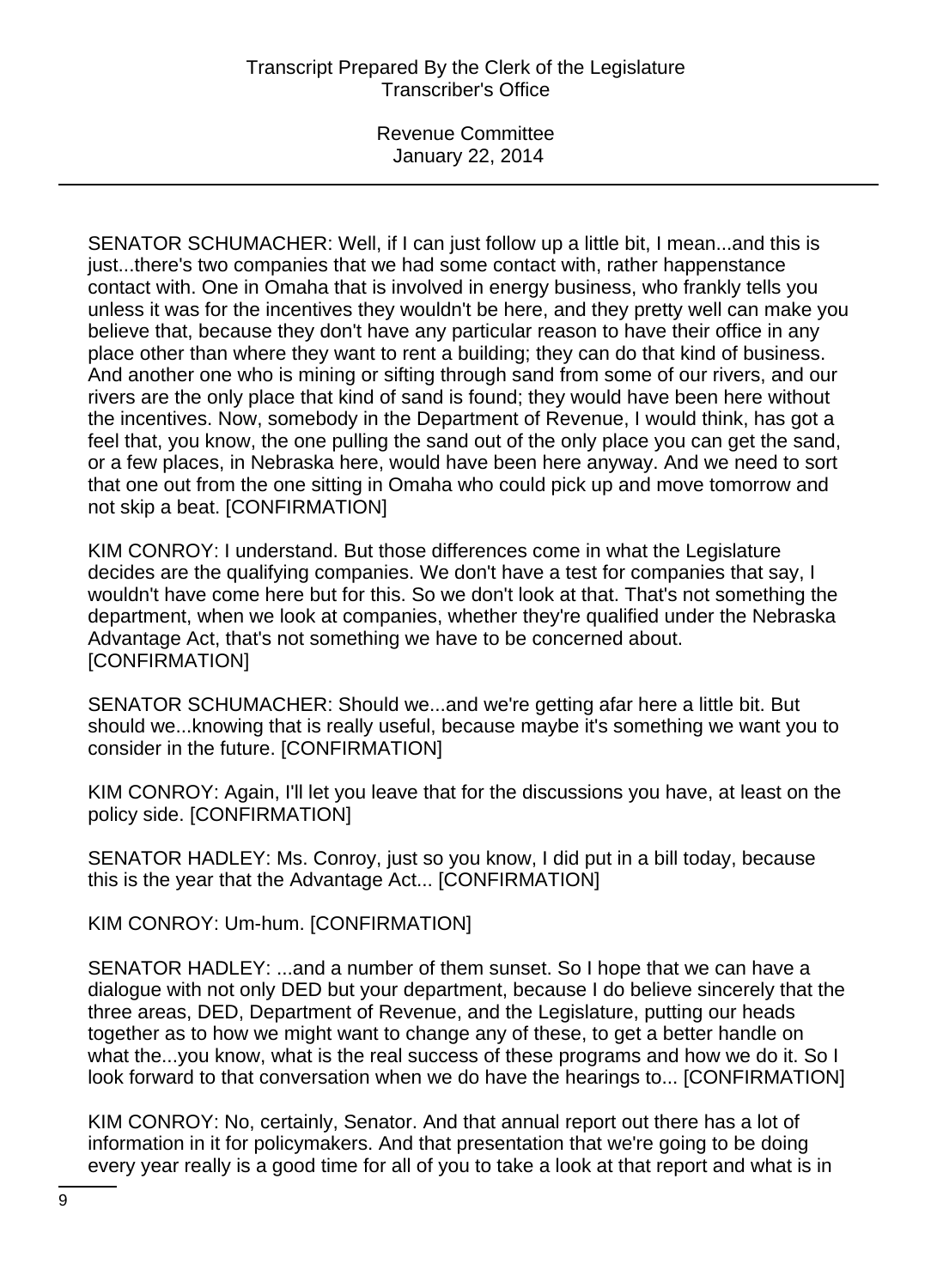it, look at how the tiers are being utilized. [CONFIRMATION]

SENATOR HADLEY: Thank you. [CONFIRMATION]

KIM CONROY: Um-hum. [CONFIRMATION]

SENATOR HADLEY: Senator Harr. [CONFIRMATION]

SENATOR HARR: Yeah, just one quick follow-up. I appreciate that you recognize we are the policymaking body. And one of the things we want to do as the policymaking body is make good legislation and good policy. And my question is, if we don't have access to the data and the numbers, how do you expect us to make good policy decisions? [CONFIRMATION]

KIM CONROY: Well, Senator, you can always introduce the bill and we will cost it for you at that time. [CONFIRMATION]

SENATOR HARR: Okay. But you realize that's a one-time shot in the dark. So if I'm wrong, what's my follow-up? Do I wait another year for another bill, or do... [CONFIRMATION]

KIM CONROY: What...what would you be wrong? You mean in terms of what you were trying to accomplish, or what the fiscal note showed? Is it... [CONFIRMATION]

SENATOR HARR: Exactly. [CONFIRMATION]

KIM CONROY: ...too high; is it too low? [CONFIRMATION]

SENATOR HARR: Yeah. [CONFIRMATION]

KIM CONROY: Are you trying to raise taxes and you didn't have enough money come in; or are you trying to lower taxes and you didn't have enough... [CONFIRMATION]

SENATOR HARR: Exactly. [CONFIRMATION]

KIM CONROY: ...lowered? [CONFIRMATION]

SENATOR HARR: Yep. [CONFIRMATION]

KIM CONROY: Well... [CONFIRMATION]

SENATOR HARR: That's exactly what I'm asking. So I'm wrong in any one of those many ways. I can be wrong a thousand ways, a million ways, a billion ways, a "gazillion"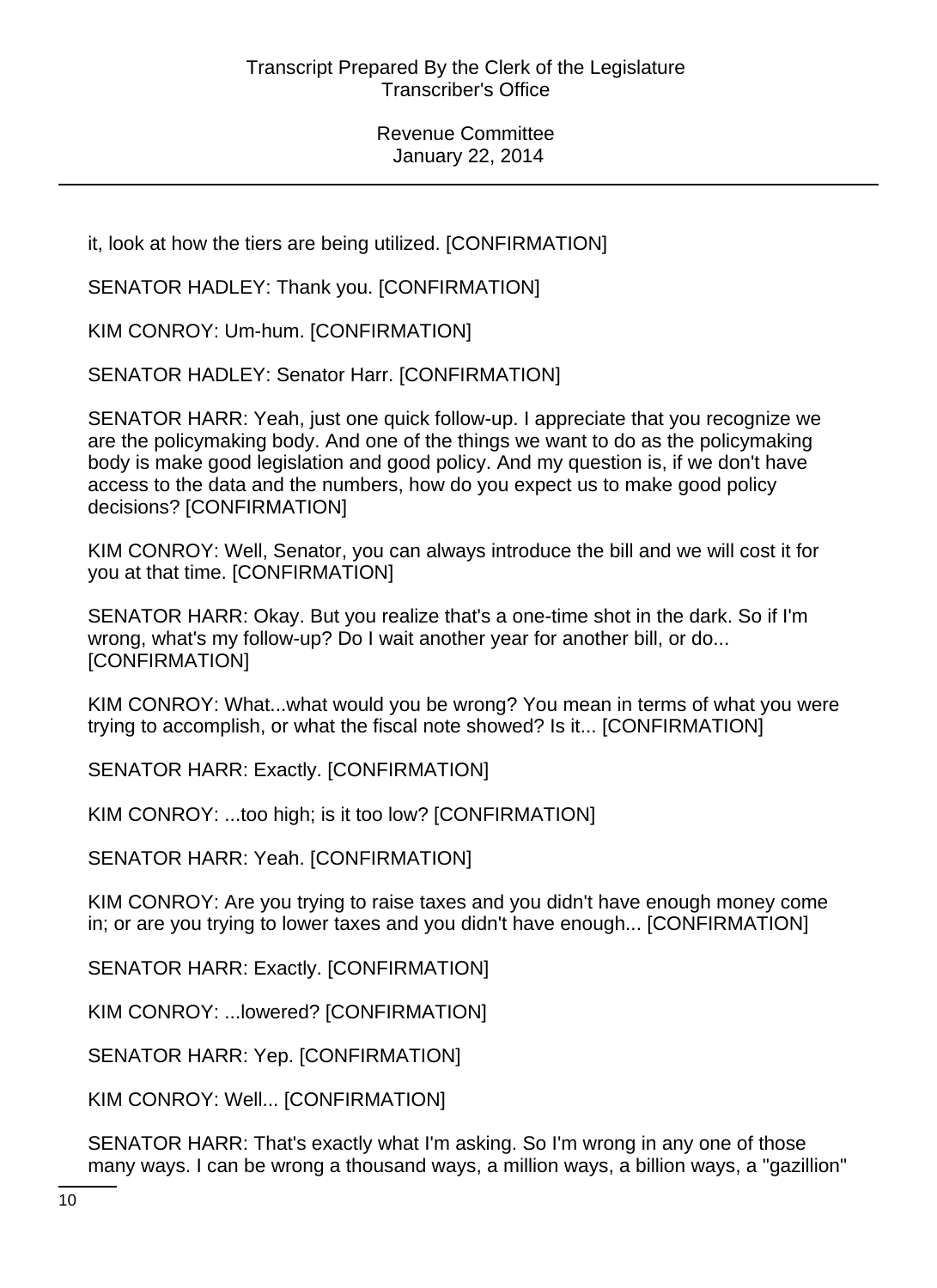ways. I can only be right one way. [CONFIRMATION]

KIM CONROY: Certainly... [CONFIRMATION]

SENATOR HARR: And so if I'm wrong, what do I do? [CONFIRMATION]

KIM CONROY: Certainly, Senator, I've seen...I have seen tons of amendments put on bills when the fiscal note doesn't really portray... [CONFIRMATION]

SENATOR HARR: Yeah. [CONFIRMATION]

KIM CONROY: ...what you want on there. [CONFIRMATION]

SENATOR HARR: Okay. So let me ask you this, if I put an amendment on a bill, when do I get an updated fiscal note? [CONFIRMATION]

KIM CONROY: Once that amendment has been passed, then we'll do a fiscal note on it. LFO will request us to do that. [CONFIRMATION]

SENATOR HARR: So the amendment has to be passed. So what happens if the amendment is passed and the fiscal note is still wrong, and the numbers don't run, what do we do? Do you see the kind of Catch-22 we're in? [CONFIRMATION]

KIM CONROY: That's...but I see the Catch-22 the department gets put in when I say we're adequately staffed now, but if we have to start doing this level of work, we are not adequately staffed. [CONFIRMATION]

SENATOR HARR: Yeah. And I think there's a compromise in there somewhere, and I think we can find a way to work together. But the problem is right now, is, you know, in making fiscal decisions, we have to know the implications of our actions. And a lot of times right now I personally feel as though I'm making shots in the dark that I don't have the adequate answers for. And so I would love to work with your department. [CONFIRMATION]

KIM CONROY: And that's...I understand. But I understand also the fiscal note process has worked like this for many years. [CONFIRMATION]

SENATOR HARR: Do you think the answer is we need to put a person from the legislative branch in the Department of Revenue who can have access to those numbers? Is that...would that be a reasonable solution? [CONFIRMATION]

KIM CONROY: With our confidentiality and federal tax information concerns, I don't know if that would be something that we could do. [CONFIRMATION]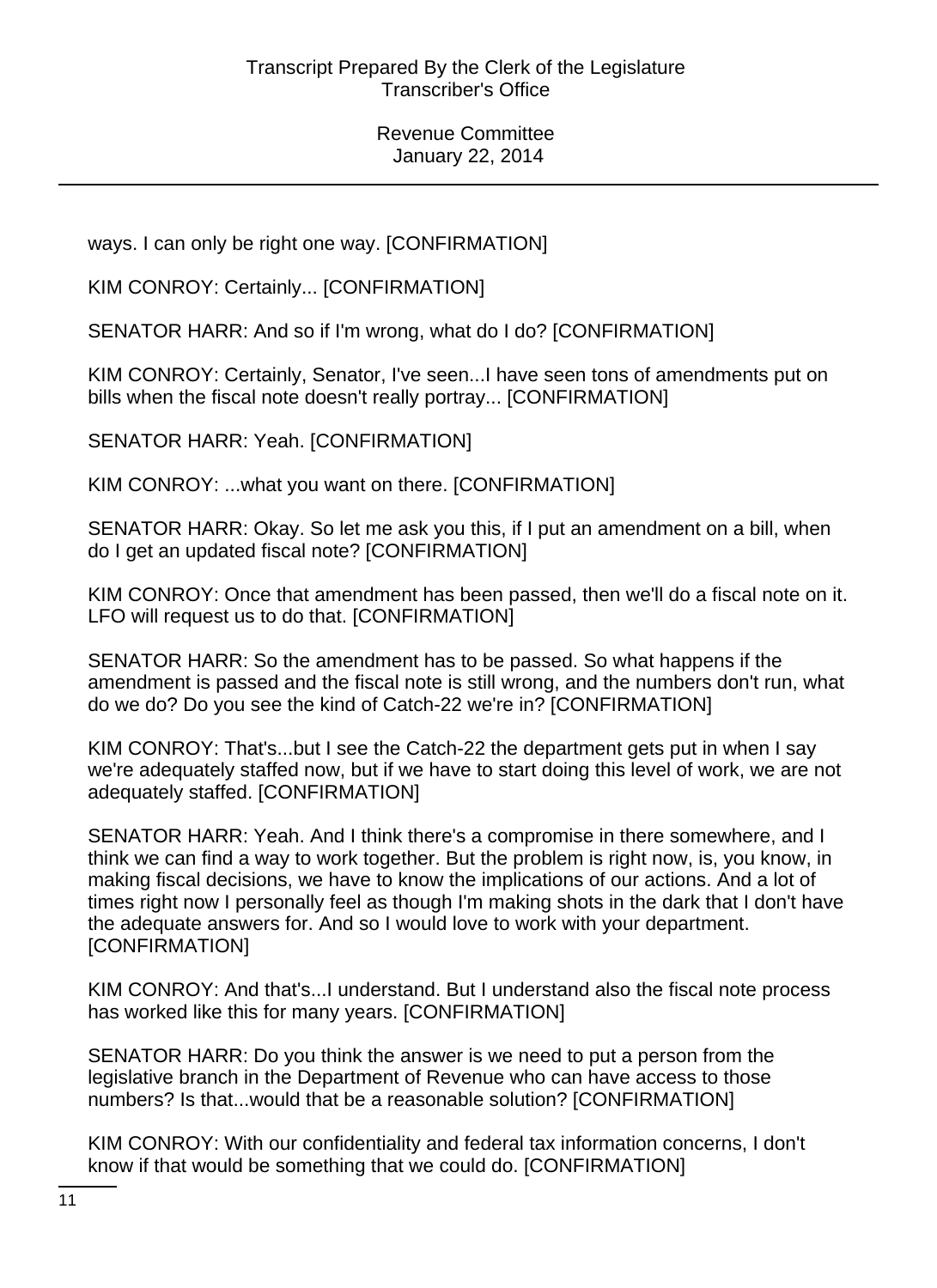SENATOR HARR: Well, we'd sign a confidentiality. But then there would be somebody that would have access to the data, from the legislative branch, without--well, I understand the importance of keeping everything confidential--but would have access to the numbers so that we could answer some of these questions, because you're right, there is an issue. [CONFIRMATION]

KIM CONROY: The people that work on this, for the most part, are, at a minimum, have a master's degree in economics; the rest of them have a Ph.D. in economics. And it's not just one tax, income tax; you're talking about... [CONFIRMATION]

SENATOR HARR: Um-hum. [CONFIRMATION]

KIM CONROY: ...we have sales and use, we have fuels taxes. So I don't really know that that would work, to have a legislative fiscal person in the Department of Revenue. Maybe if you looked to see if any other states do that, but that's not something that I am aware of. [CONFIRMATION]

SENATOR HARR: Okay. So maybe that's what we need to do, is look at best practices. [CONFIRMATION]

SENATOR SULLIVAN: . [CONFIRMATION]

SENATOR HADLEY: Senator Sullivan. [CONFIRMATION]

SENATOR SULLIVAN: My question or comment isn't nearly as far-reaching as this; it's actually a little, maybe, inconsequential. It has to do with corporations...that report that we have to file on a biennial basis, is it the occupation tax report? Or what is that called? [CONFIRMATION]

KIM CONROY: Senator, that is filed with the Secretary of State's office. [CONFIRMATION]

SENATOR SULLIVAN: Okay. All right. Okay, I'll take it up with him. Thank you very much. [CONFIRMATION]

SENATOR HADLEY: Any further questions? Seeing none, thank you, Ms. Conroy. [CONFIRMATION]

KIM CONROY: Um-hum. [CONFIRMATION]

SENATOR HADLEY: And we appreciate it. Are there any opponents? Opponents? Neutral? Anything further you would like to say? [CONFIRMATION]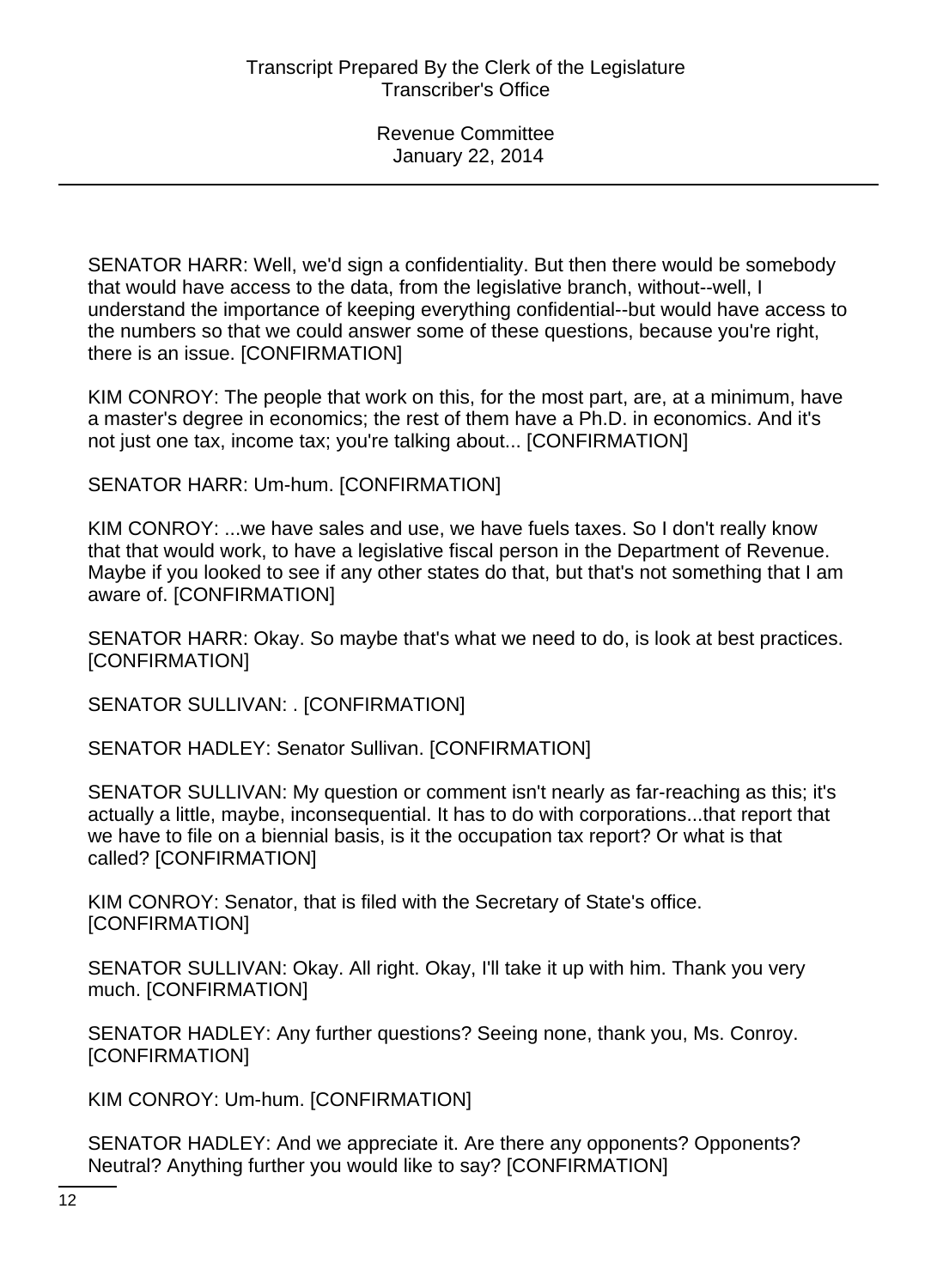KIM CONROY: No, just, thank you. I look forward to this next year and working with all of you. Thank you. [CONFIRMATION]

SENATOR HADLEY: Thank you. [CONFIRMATION]

SENATOR HARR: Thank you. [CONFIRMATION]

SENATOR HADLEY: With that, I'll close the confirmation hearing. I appreciate your coming over. And we look forward to seeing you shortly. [CONFIRMATION]

SENATOR HARR: Um-hum. [CONFIRMATION]

SENATOR HADLEY: Shortly. (Laughter) Senator Mello. [LB681]

SENATOR MELLO: As quick as possible. [LB681]

SENATOR HADLEY: You want us to straighten out some bill that obviously you didn't give a full (laughter)... [LB681]

SENATOR MELLO: I've got this tax plan for you guys that...good afternoon, Chairman Hadley and members of the Revenue Committee. My name is Heath Mello, H-e-a-t-h M-e-l-l-o, and I represent the 5th Legislative District, in south Omaha. Last session, the Legislature passed two pieces of legislation which made changes to the statutes governing delinquent property taxes: LB97, which adopted the Nebraska Municipal Land Bank Act, and LB341, which rewrote the statutes governing tax sales for delinquent property taxes. Each of these bills amended Nebraska Revised Statute 77-1807, but because they were both passed at the end of the legislative session, there was not an opportunity to harmonize the changes in the two bills. The goal of LB681 is to harmonize the language in 77-1807 so that both the changes in LB97 and LB341 are able to go into effect. Ordinarily when a section of statute is amended by multiple pieces of legislation, the Bill Drafting Office works with us senators who introduce the legislation during the Enrollment and Review process to have one bill amended to reflect the changes made by the other bill. Unfortunately, since LB341 was not signed into law until after LB97 had already come up on Final Reading, there was no opportunity to do so last session. In cases where the differences between the two bills are not correlated as part of the normal legislative process, the Revisor of Statutes must make a determination of whether the amendments are reconcilable. Because the amendments, as passed, were determined to be not entirely reconcilable, the language in LB97, my bill, went into effect since it was the second of the two bills passed during the legislative session. LB681 amends 77-1807 to include the language that passed the Legislature in Senator Wightman's bill, LB341. The bill also makes a change in the land bank statutes to reflect other changes to the tax sale process that were contained in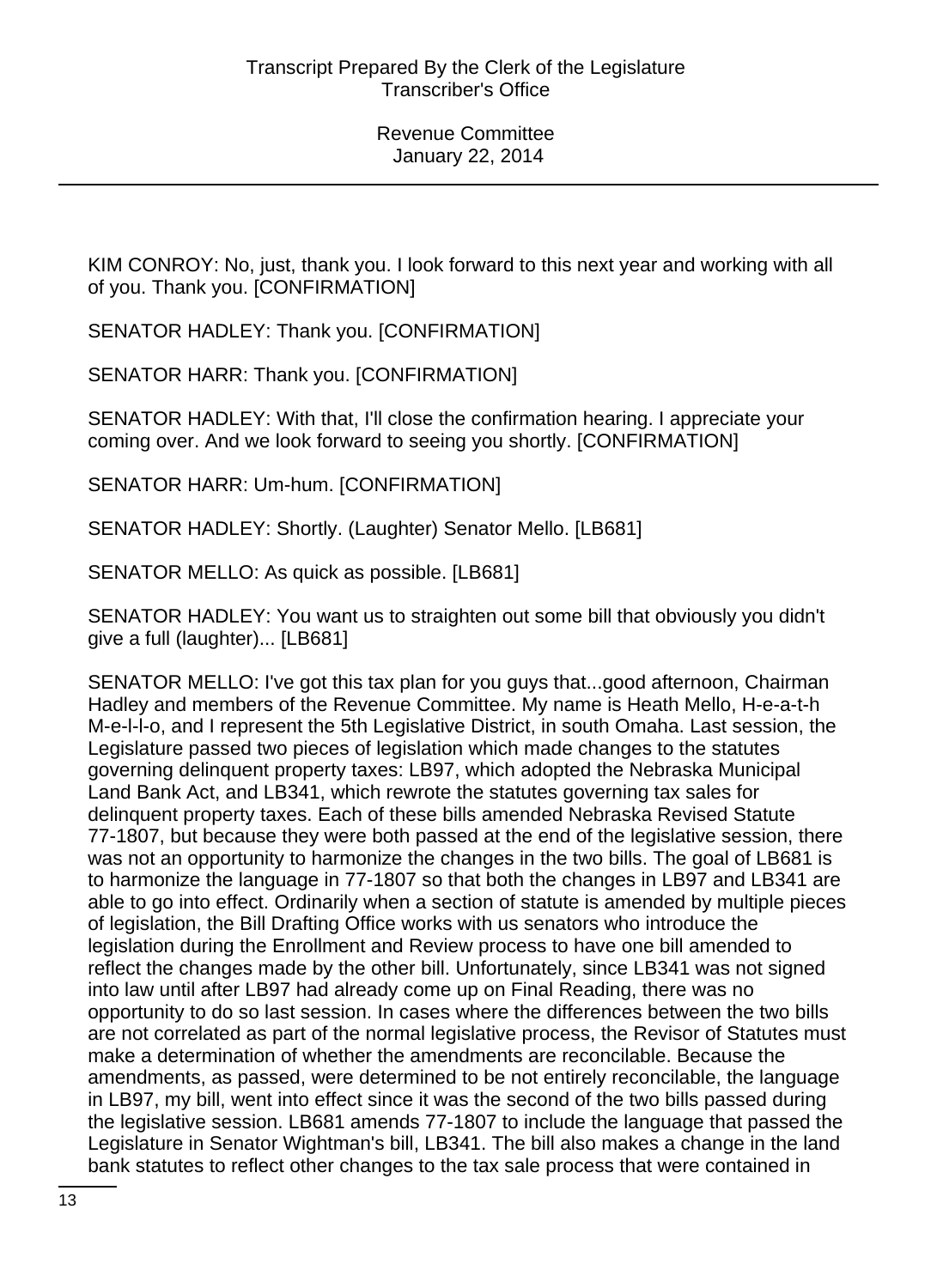LB341 but were not incorporated into LB97. Making this small change will allow both of these bills that passed last session to go into full effect. Thank you for your time. And I'd be happy to answer any questions you may have. [LB681]

SENATOR HADLEY: Thank you, Senator Mello. Are there any questions for Senator Mello? Senator Schumacher. [LB681]

SENATOR SCHUMACHER: . Senator Mello, what are the changes? [LB681]

SENATOR MELLO: Well, the changes, more than anything else, if you want to look at the green copy...essentially, because the deadline under LB341 takes effect in January, 1, 2015, there are sections in the LB341 statute as it relates to the tax sale certificates that need to be incorporated into LB97. That is essentially the gist of the bill. Because my piece of legislation, LB97, came after LB341 and became law after LB341, we have to incorporate components of LB341 into LB97. And I could walk you through, item by item, there. It's essentially just incorporating LB341 components into LB97. And it's mainly due...purely based on the date, which...LB341 doesn't take effect until January 1, 2015. [LB681]

SENATOR SCHUMACHER: Thank you, Senator. [LB681]

SENATOR HADLEY: Any other questions? Senator Harr. [LB681]

SENATOR HARR: Thank you, Mr. Chairman. So is this the fault...it is not the fault of the E&R Chair or Vice Chair, then, just to be clear. (Laugh) [LB681]

SENATOR MELLO: No. This is...I've had this conversation with my staff and Senator Wightman. Arguably, this could, in some cases, this could have been a Revisor's bill that ultimately would have been just brought to the floor without a hearing. But they felt...they talked with Senator Wightman's office and my office, simply thinking it was better to bring the bill to the Revenue Committee. It wasn't the E&R Chair's fault; it wasn't the Vice Chair's fault. It was purely based on timing, of when LB341 came up ahead of LB97 last session. [LB681]

SENATOR HARR: Thank you. [LB681]

| SENATOR HADLEY: I would hate to have to subpoena the E&R Chair, (laughter) to |  |  |  |
|-------------------------------------------------------------------------------|--|--|--|
| bring him in here to [LB681]                                                  |  |  |  |

SENATOR HARR: Yes. [LB681]

SENATOR \_\_\_\_\_\_\_\_\_\_\_\_\_\_\_: I'd be happy to. (Laughter) [LB681]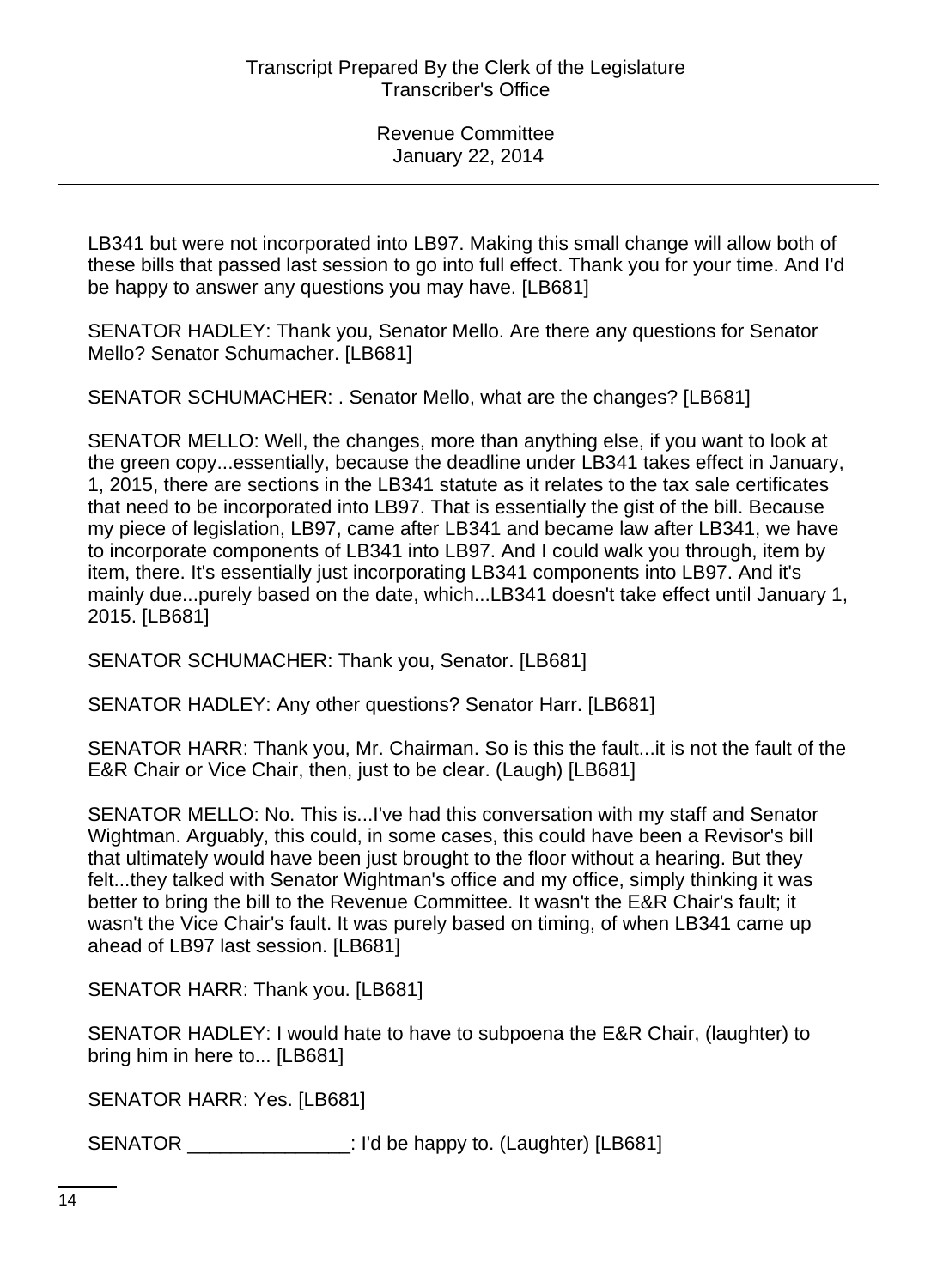SENATOR HADLEY: ...justify his existence... [LB681]

SENATOR HARR: Yeah. [LB681]

SENATOR HADLEY: ...here. But then he might appoint me Vice Chair, and I don't want that to happen. Any other questions? Thank you. Are you going to stick around? [LB681]

SENATOR MELLO: I'm going to waive closing. [LB681]

SENATOR HADLEY: You waive closing. Are there any proponents for LB681? [LB681]

DEANA WALOCHA: Good afternoon, Senator Hadley, members of the committee. My name is Deana Walocha, and I am here on behalf of U.S. Assets L.L.C. U.S. Assets is a company out of Omaha, Nebraska, and we purchase tax certificates here in the state of Nebraska and several other states. I am in-house counsel with the company, and I've been there for almost 13 years. And last session I did have the... [LB681]

SENATOR HADLEY: Would you spell... [LB681]

DEANA WALOCHA: Oh, I'm sorry. Deana is D-e-a-n-a; Walocha, W-a-l-o-c-h-a. And last session I did have the pleasure of working with Senator Mello and Senator Wightman's staff on LB341 and LB97, and we supported those bills at the time. And so we are now here in support of Senator Mello's bill to harmonize those sections, as he stated previously. [LB681]

SENATOR HADLEY: Okay, thank you. Senator Pirsch. [LB681]

SENATOR PIRSCH: Have you had an opportunity to look at the green copy, the bill? [LB681]

DEANA WALOCHA: Yes. [LB681]

SENATOR PIRSCH: There's a section on page 5, (2)(a), in line 3...well, (2)(b), "If a land bank gives an automatically accepted bid for real property pursuant to Section 19-5217, the land bank shall be the purchaser and no public or private auction shall be held under" the related sections then. So can you just tell me under...upon what circumstances, then, that's premised, that new language? [LB681]

DEANA WALOCHA: The Section 19-5217 lays out certain criteria that the delinquent tax properties have to meet in order for the land bank to make this automatic bid. And if they do that and...then no other purchasers at the tax sales can purchase it. They're just...they're...essentially, they're the automatic winner of the property, for lack of a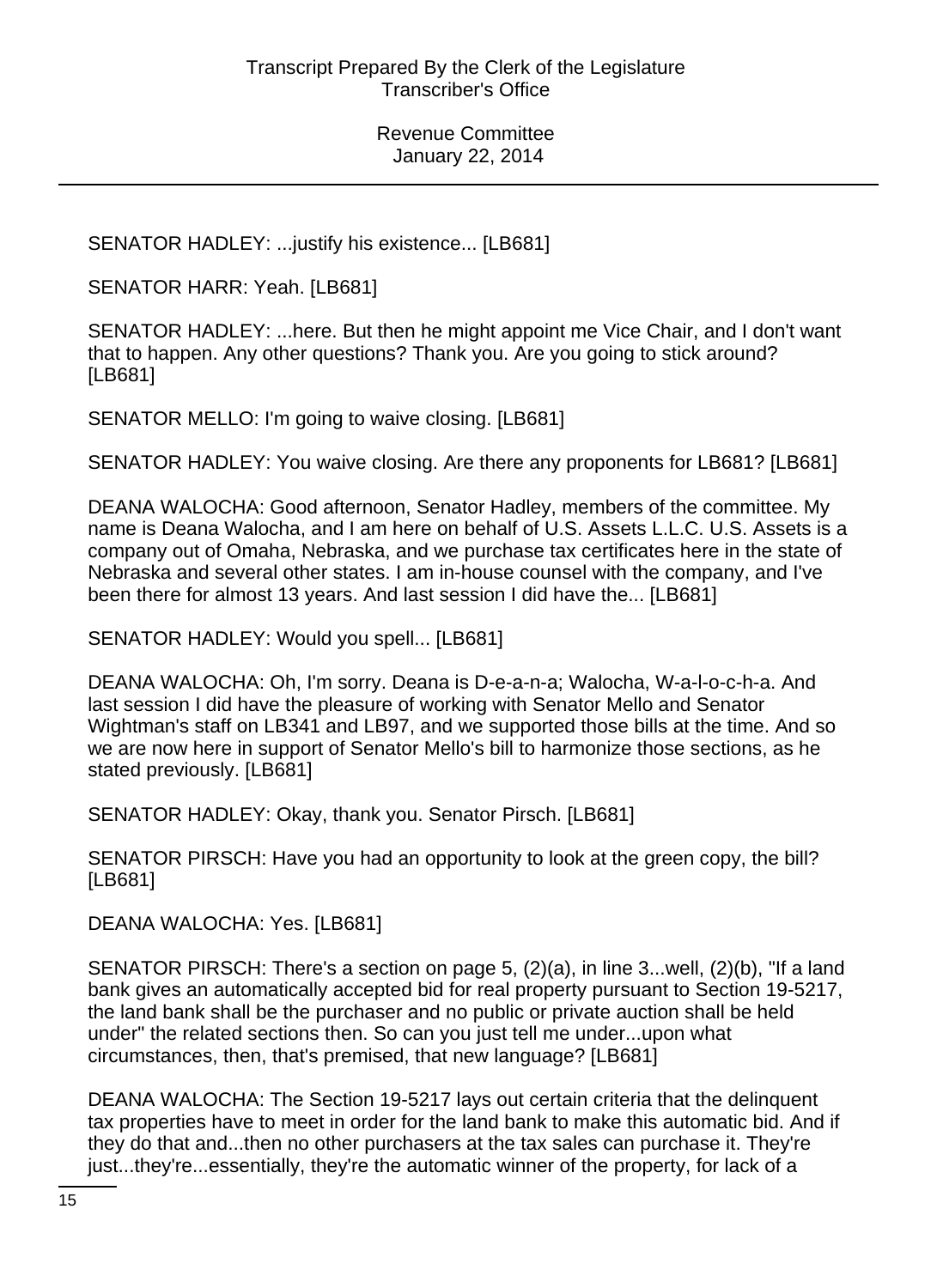better phrase. [LB681]

SENATOR PIRSCH: Was the underlying premise, about the land bank, that these are highly undesirable... [LB681]

DEANA WALOCHA: Right. [LB681]

SENATOR PIRSCH: ...properties that are not...so I guess I'm not sure, where it's saying that in this instance a land bank will take over a public or private auction, is that...do you, I mean, is that what it's saying, that there may be in this public or private demand for property such that you need to put in this language that says the land bank will take... [LB681]

DEANA WALOCHA: It's not the entire auction...it's just...it's on an individual basis. And as I understand it, there are also instances...and there...and there...I wish I had 19-5217 in front of me. But there are... [LB681]

SENATOR PIRSCH: Um-hum. [LB681]

DEANA WALOCHA: ...are circumstances in there where there would only be property that is...a decent property next to a not so decent property, but to do anything with them they'll need to put them together. And so the land bank wouldn't need ownership of both parcels in order to...to build up the area. [LB681]

SENATOR PIRSCH: Is the language of 19-5217, or whatever that passage is, restrictive enough that...obviously, if you've got eight to ten bad, we'll... [LB681]

DEANA WALOCHA: Um-hum. [LB681]

SENATOR PIRSCH: ...call them "bad," bad parcels that are not commercially desirable for any usage, and the land bank then has an allure of coming in and utilizing that, and...but you want to give leeway to allow for the automatic take by the land bank of some adjoining property? But is...in 19-5217, this is from last year... [LB681]

DEANA WALOCHA: Right. [LB681]

SENATOR PIRSCH: ...although this is new language here. Is there some sort of safeguard to make sure that it's not primarily commercially viable property that is the subject of these automatic "takes," so to speak, by the land bank? [LB681]

DEANA WALOCHA: Well, I can tell you, Senator, where we come from, because we are a private tax investor...and we worked very closely with Trevor and Senator Mello on this language, and we are very comfortable with it, that it is restrictive enough. Because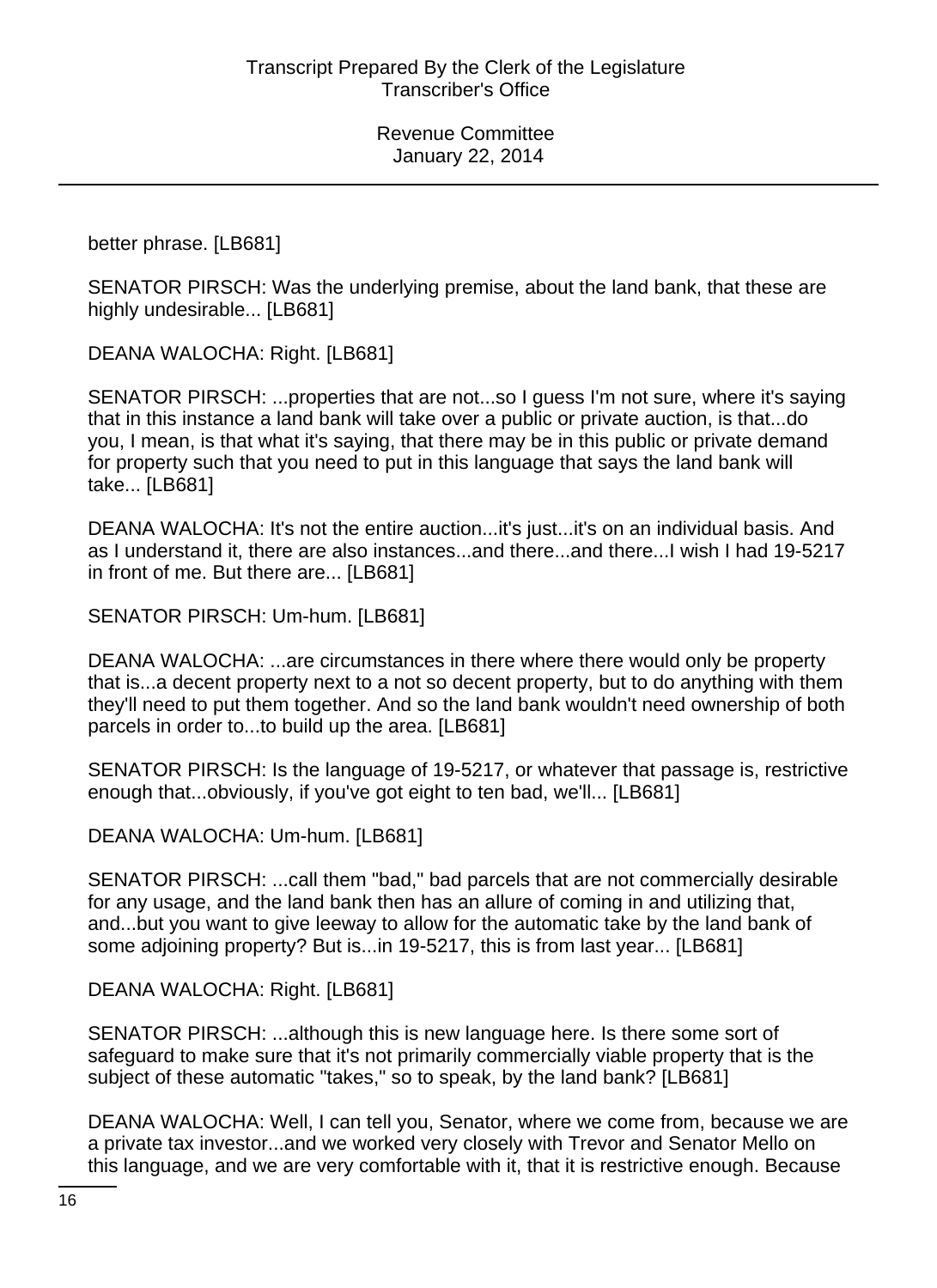when it first started, we didn't feel that it was. [LB681]

SENATOR PIRSCH: Okay. [LB681]

DEANA WALOCHA: And we did reach a compromise that we are very comfortable with. [LB681]

SENATOR PIRSCH: Okay. Thank you. [LB681]

DEANA WALOCHA: Um-hum. [LB681]

SENATOR HADLEY: Any other questions? Seeing none, thank you very much; we appreciate... [LB681]

DEANA WALOCHA: Thank you. [LB681]

SENATOR HADLEY: ...your coming down... [LB681]

DEANA WALOCHA: Sure. [LB681]

SENATOR HADLEY: ...and testifying. Further proponents. NACO is well represented. [LB681]

BETH BAZYN FERRELL: Thank you. Good afternoon, Chairman Hadley, members of the committee. For the record, my name is Beth Bazyn, B-a-z-y-n, Ferrell, F-e-r-r-e-l-l. I'm with the Nebraska Association of County Officials. We'd like to thank Senator Mello for introducing this bill. As he said, it correlates two bills from last year. NACO supported the introduction and the passage of LB341, and we would ask for your support of this bill so that we can harmonize all of the pieces of LB341 and LB97. I would be happy to answer questions. [LB681]

SENATOR HADLEY: Questions for Ms. Bazyn? Seeing none, thank you. Any further proponents? [LB681]

JOSEPH YOUNG: Good afternoon, Chairman Hadley and members of the Revenue Committee. For the record, my name is Joseph Young. I'm the...Y-o-u-n-g is how you spell that last name. I'm the director of public policy for the Greater Omaha Chamber, testifying in support of this bill. And I just wanted to make sure that it was in the record that we submitted a letter on this behalf and essentially clean up language that would reconcile two bills from last year, and--as you've heard--and we're in support. [LB681]

SENATOR HADLEY: Questions for Mr. Young? Thank you, Mr. Young... [LB681]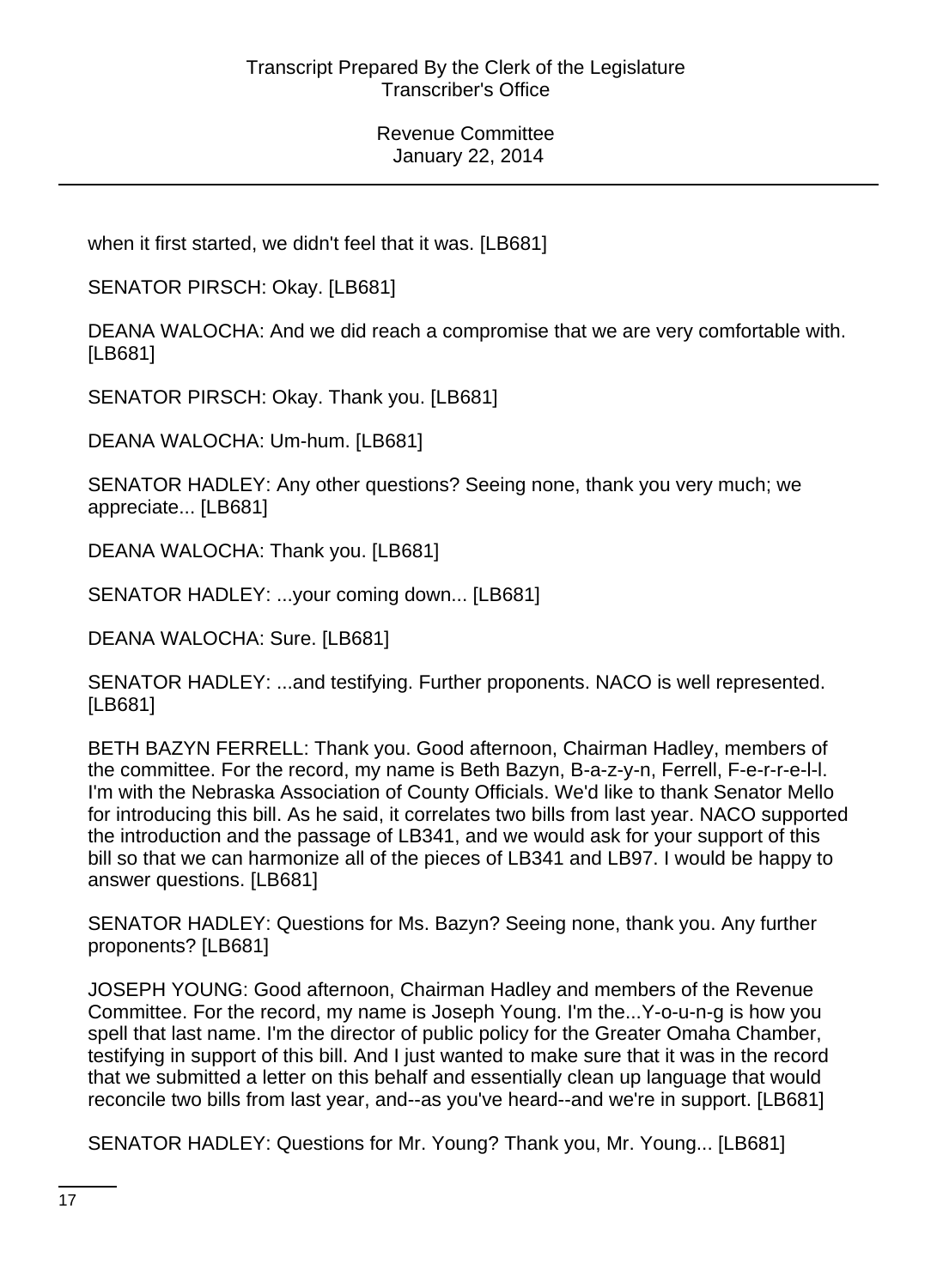JOSEPH YOUNG: Thank you. [LB681]

SENATOR HADLEY: ...we appreciate it. Next proponent. [LB681]

JACK CHELOHA: Good afternoon, Chairman Hadley and members of the Revenue Committee. My name is Jack, that's J-a-c-k; last name is Cheloha, C-h-e-l-o-h-a. I'm the lobbyist for the city of Omaha. I'm here to testify in support of LB681. I want to thank Senator Mello for introducing it. I wanted to let you know that LB97, which was the land bank bill passed last year, I think it went into effect roughly about October 1. I know our city, a city of the metropolitan class, is very interested in it. We're doing our due diligence. And so as we're looking to maybe implement one of these in our community, it would be great to have everything harmonized and in good shape if we decide to move forward. So for those reasons, I support it. Thank you. [LB681]

SENATOR HADLEY: Any questions for Mr. Cheloha? Seeing none, thank you, sir. [LB681]

JACK CHELOHA: Thank you. [LB681]

SENATOR HADLEY: Any other proponents? We'll now move to the opponents. Neutral testimony? Senator Mello waived closing. (See also Exhibit 1) With that, we will close the hearing on LB681, and we will start with LB639. And with that, I will turn the--LB739--turn the Chair over to Senator Schumacher. You're going to have to give me a little time to get up there because... [LB681 LB739]

SENATOR SCHUMACHER: Okay. We'll do that. [LB739]

SENATOR HADLEY: ...I don't move real quick. [LB739]

SENATOR SCHUMACHER: Welcome to the Revenue Committee, Senator Hadley. [LB739]

SENATOR HADLEY: My name is Galen Hadley, G-a-l-e-n H-a-d-l-e-y. I represent the 37th District. I...it's always a pleasure to be in front of probably the premier legislative committee of all the standing committees. [LB739]

SENATOR SCHUMACHER: "Au-GUST." [LB739]

SENATOR HADLEY: "Au-gust," July, September, whatever it is, it is outstanding. LB739 is basically...amends the statute to update references to the Internal Revenue Code. It is one that we do every year. With that, I would answer any questions. And Ms. Conroy will be up also to talk about it. [LB739]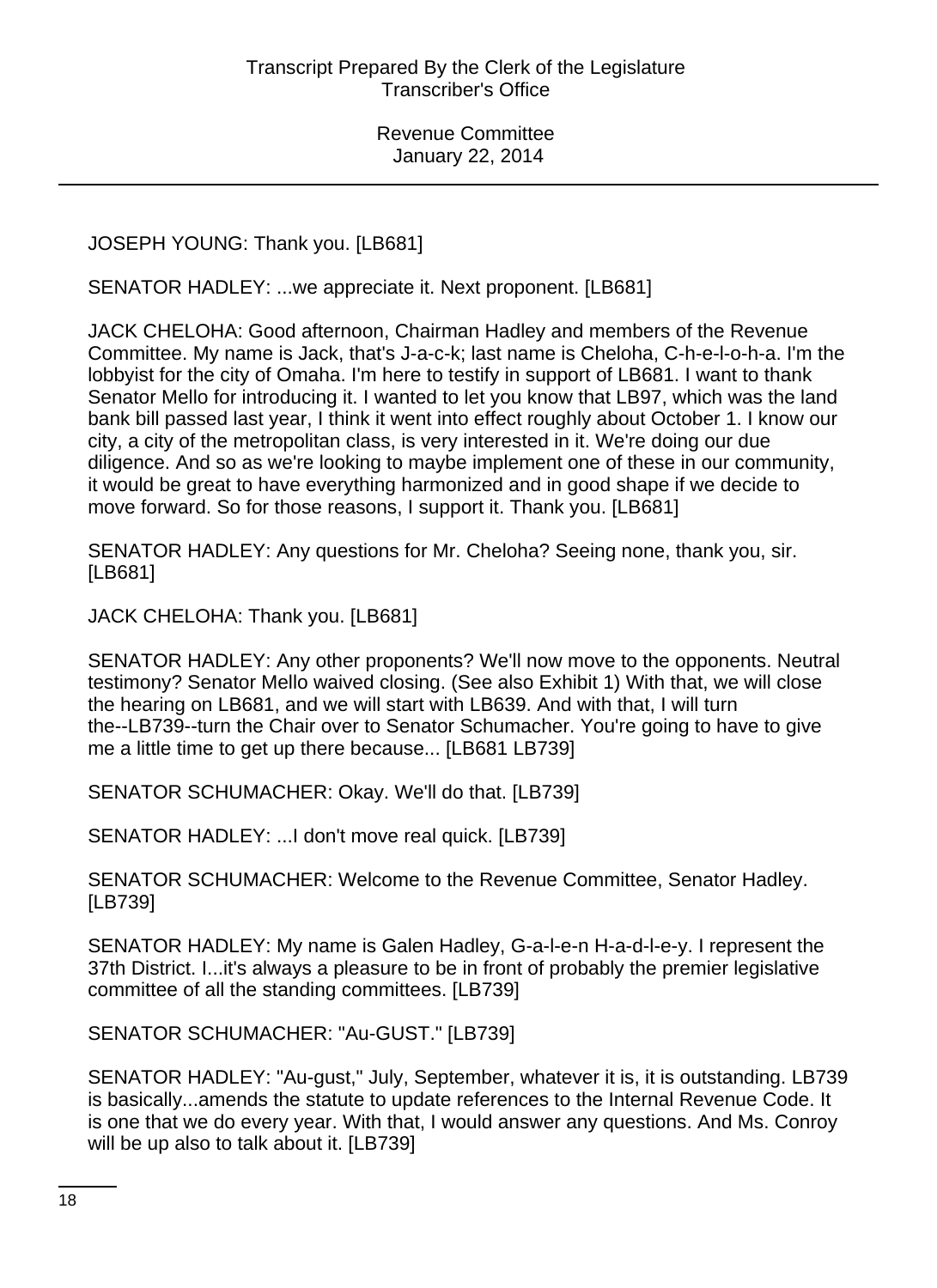SENATOR SCHUMACHER: Any questions for Senator Hadley? . [LB739]

SENATOR HADLEY: Thank you. [LB739]

SENATOR SCHUMACHER: Proponents. Any proponents of LB739? Going once. Going twice. Opponents of LB739. Seeing none, neutral. [LB739]

KIM CONROY: I'm back again. I hadn't planned on testifying on this, but I certainly can in a neutral capacity. [LB739]

SENATOR SCHUMACHER: Welcome back. [LB739]

KIM CONROY: Thank you. LB739 is an annual (inaudible) that references the Internal Revenue Code. [LB739]

SENATOR SCHUMACHER: For the record, would you... [LB739]

KIM CONROY: Yes. [LB739]

SENATOR SCHUMACHER: ...put your name in the record. [LB739]

KIM CONROY: My name is Kim Conroy, C-o-n-r-o-y. Thank you, Senator. It updates the federal code as it exists on the effective date of the bill. This bill doesn't really impact the Department of Revenue. This bill...it changes the Internal Revenue Code references for other areas outside of the tax code, because we automatically couple on the tax code. So you don't have to have this legislation for the Nebraska Department of Revenue or our taxes or incentive programs that we administer. The reason it's important is there's a lot of other references...I think Garner counted for me over 15,000. I mean, a lot of those are in the tax code, that the college savings plan, a lot of other things reference pieces of the Internal Revenue Code. So that's what this bill does; it just brings it up to date. [LB739]

SENATOR SCHUMACHER: Any questions for Commissioner Conroy? Seeing none, thank you for your testimony. Any other folks willing or wanting to testify in the neutral capacity on LB739? Seeing none, Senator Hadley, you wish to close? Senator Hadley waives. And that closes the hearing on LB739. Time now to open the hearing on LB851. Senator Hadley. [LB739]

SENATOR HADLEY: LB851. Thank you. My name is Galen Hadley, G-a-l-e-n H-a-d-l-e-y. I represent the 37th District. And this is basically...it's the technical corrections, cleanup bill with some substantive areas. And again we will have the Department of Revenue that will talk about the substantive areas. But I want to talk about one that kind of caught my eye when we sat and met with them. And that has to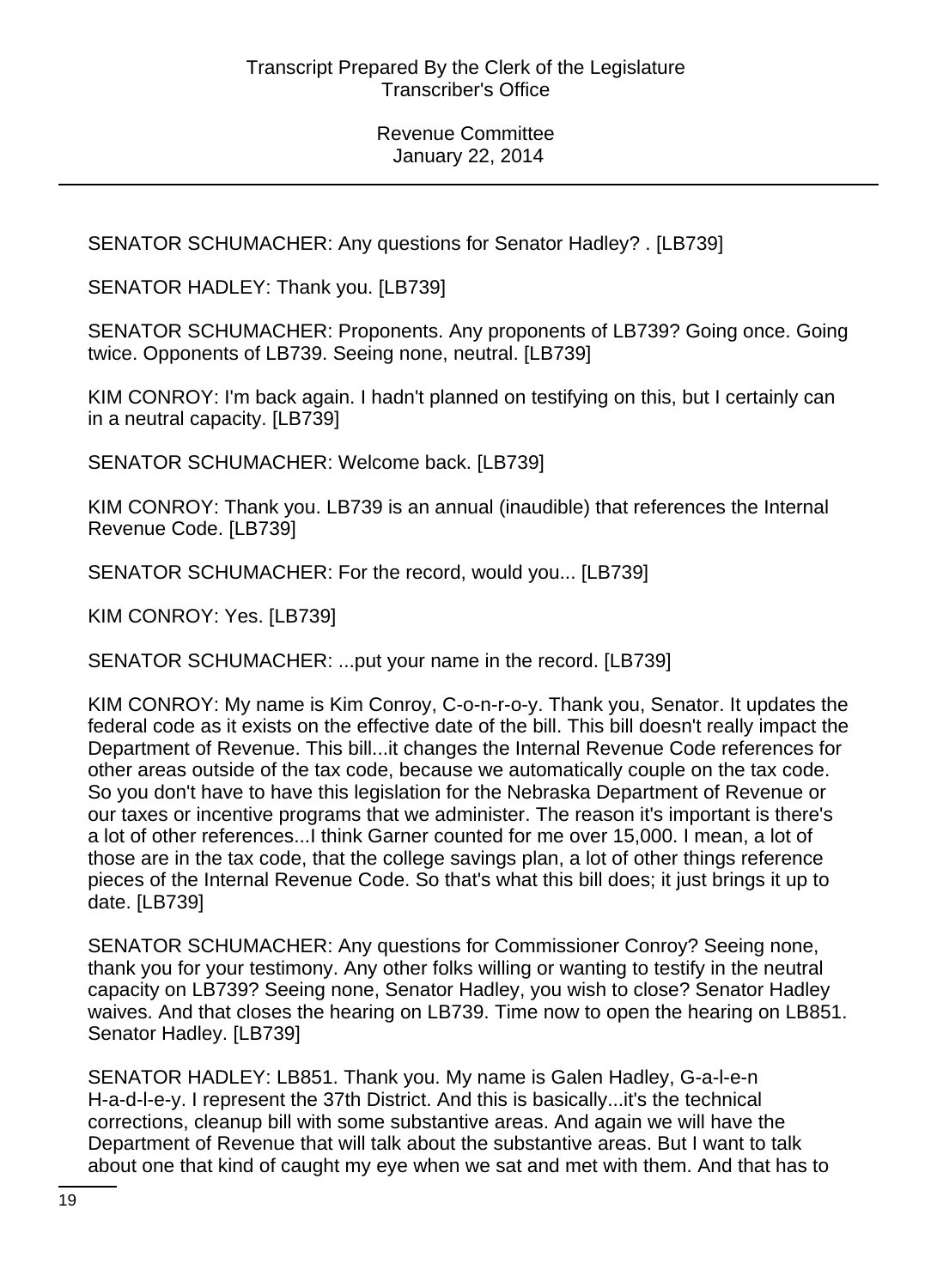## Transcript Prepared By the Clerk of the Legislature Transcriber's Office

Revenue Committee January 22, 2014

do with the registration of vehicles. It's interesting, in Montana they have a cottage industry now on registering vehicles in Montana. And I pulled up one of the Web sites. It is Montana RV Registration, Deer Creek Corporate Services. This company says that you can register your vehicles in Montana and pay no sales tax, undergo no inspections, keep your driver's license, pay no personal property tax; no lawyer needed. You form a Montana L.L.C. and register your RVs, cars and trucks, boats and trailers, motorcycles and ATVs, and aircraft. And I found other items. And what they do is, basically, charge you about \$1,000 to do this. And you set up a shell L.L.C. in Montana whose only purpose in life is to register your vehicles there. And why would you want to register your vehicles there? Because, as I said, you do not pay any sales tax, use tax. To register your vehicle, it is very expensive. It's \$282.50 each of the first two years, and, finally, when it gets down to eight years, it's \$97.50. Now, when you...you take a \$300,000 RV and you register that in Omaha, you're going to pay \$21,000 in sales tax. I would guess that you're going to pay a significant amount to register it. And I think people are abusing...or at least have the potential. I looked at the disclaimer by all the Montana attorneys that are doing this, and they're very specifically saying that you are in compliance with Montana law. They never say that you're in compliance with the state of Nebraska law. And they will make no assurances as to what you're doing in the state of Nebraska, whether it's legal or not. There is a difference between tax avoidance and tax evasion. Tax avoidance is, you can be Senator Pirsch and have another child and get another deduction; that's...you know, you're avoiding taxes legally. Evasion is where you're, basically, breaking the law. And I think this is a loophole we need to change. In fact, this one company says they will be happy to also do it for Wyoming and New Mexico. They will handle...if you want to register items in Wyoming and New Mexico, they will also handle it for you. I think this is just ridiculous that people go out of their way to cheat the state of Nebraska and the citizens of Nebraska for this type of thing. And it is interesting that a lot of states are doing this now and they're actually setting up hot lines. You know, Senator Chambers talked a lot about snitches in Omaha, right? Well, some states have set up hot lines where you can snitch on your neighbor if they have an RV sitting there that has Montana plates on it; you can call them in. Or if you have a brand-new Lexus sitting there and it's got Montana plates. So states are taking this very seriously. And some states have really gone out of their way to prosecute citizens that are doing this. So I just wanted to bring that...this is part of this bill. And this just did kind of upset me, that people would do that to avoid paying taxes. The rest of it is basically cleanup to harmonize some items, and I would let the Revenue Department go into detail, because it'll be kind of redundant for me to go through it and then have them turn around and go through it again. But I would be happy to answer any questions. [LB851]

SENATOR SCHUMACHER: Any questions for Senator Hadley? [LB851]

SENATOR HADLEY: I don't see anybody on the committee squirming, so I assume no one has a problem with Montana plates on their... [LB851]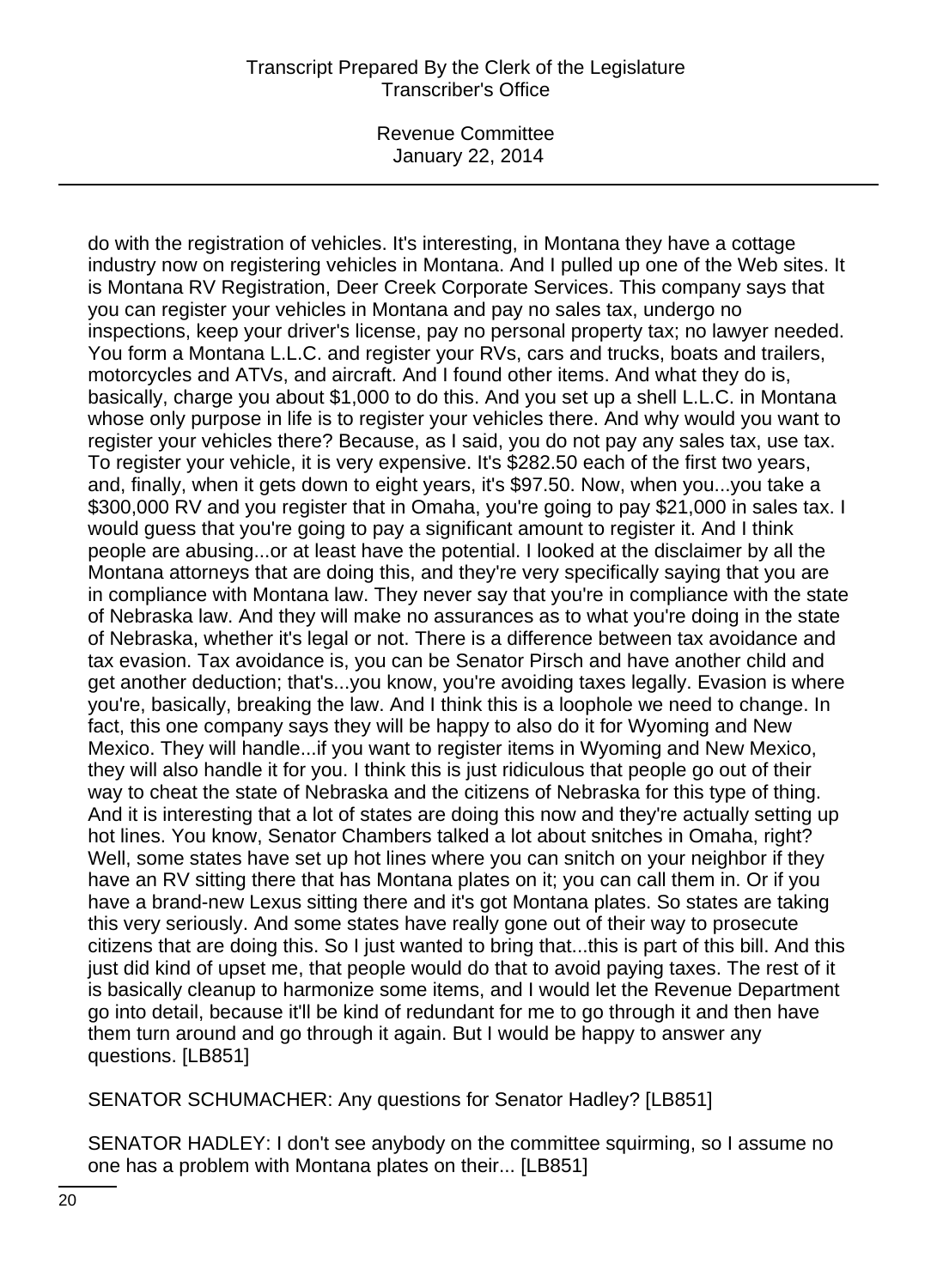SENATOR HANSEN: I was just interested if you have that telephone number I could call. (Laughter) [LB851]

SENATOR SCHUMACHER: Does this bill address that problem? [LB851]

SENATOR HADLEY: Yes, it does. This bill addresses that problem. And it becomes a way that Nebraska can put some teeth into our laws. Thank you. [LB851]

SENATOR SCHUMACHER: Thank you, Senator Hadley. Proponents of LB851. Welcome again, Commissioner Conroy. [LB851]

KIM CONROY: (Exhibits 2 and 3) Thank you. Chairman Hadley, thank you for introducing the bill on behalf of the department, and members of the Revenue Committee. My name is Kim Conroy, C-o-n-r-o-y. And I'm sorry about the cough, I hope I can stop it. So I appear before you today as a proponent of LB851. But after Senator Hadley's discussion on at least the RV portion, I don't know if I'm going to have to say much, because he has covered it so well. And one thing I forgot, with the confirmation--I guess I'm still not used to the fact--I'm a grandmother of two, so I don't know how I forgot those two grandbabies, but I just wanted to add that as part of my family: three kids, two "grandkids." I'm just not used to saying that yet. And so LB851. The first thing it does...and I'll go into detail on all of these a bit more: it clarifies the statute of limitations for filing claims for refundable tax credits; it changes the time period for filing assessments against non-filers or underreporters of sales and use tax; it changes just certain tax incentive reporting requirements; it allows the Nebraska Department of Revenue to share information with the Department of Insurance for purposes of the New Markets Job Growth Investment Act; it limits sales tax avoidance by certain L.L.C.s, owning the RVs that Senator Hadley referred to; clarifies the definition of an ethanol facility; and requires cities to notify the Nebraska Department of Revenue of new Nebraska Advantage Transformational Tourism and Redevelopment Act projects, quote. Okay. I'm going to first talk about what we're going to do to clarify the statute of limitations for refundable credits. First, LB851 establishes a statute of limitations for purposes of claiming refundable tax credits. Today, a taxpayer may file for a refund on an overpayment of income tax within three years from the time the return was filed or two years from the time the tax was paid, whichever period expires later. On July 24 of the last year, 2013, the Lancaster County District Court held that the statute of limitations for filing refund claims for overpayments did not apply to refundable credits claimed under the Nebraska Advantage Research and Development Act. In other words, a taxpayer can now effectively file a refund claim for a refundable credit under the research and development act at any time; there's no statute of limitations. So LB851 would limit refund claims for all refundable tax credits to a three-year period measured from the due date of the return for the year in which the refundable credit was allowable. The second thing that LB851 does is that it allows the department to issue an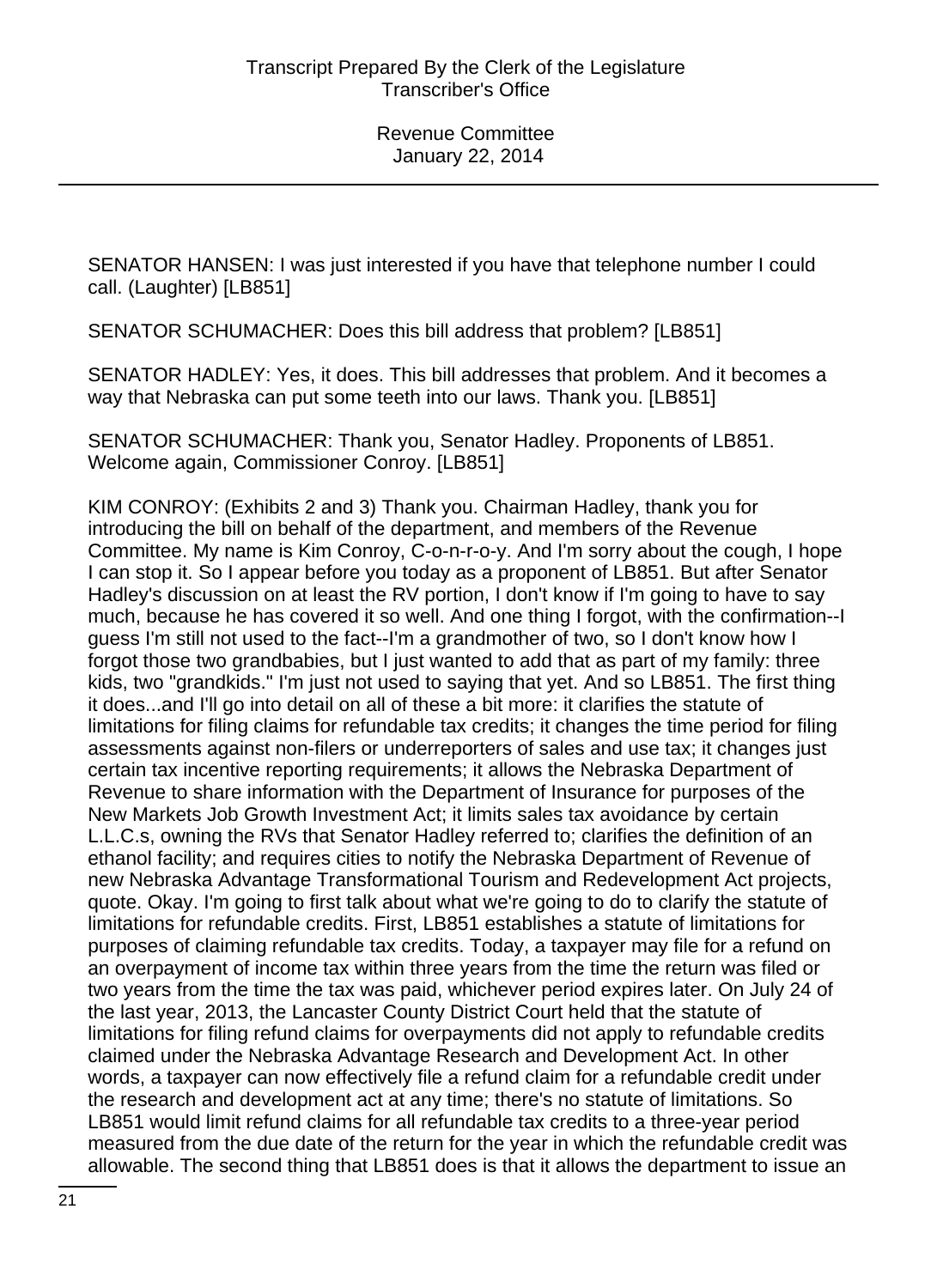### Transcript Prepared By the Clerk of the Legislature Transcriber's Office

Revenue Committee January 22, 2014

assessment against taxpayers within six years if the taxpayer fails to file a sales or use tax return, files a fraudulent sales or use tax return, or significantly underreports the amount of sales or use tax due on their returns. Today, we generally issue an assessment against a taxpayer within three years after the return is filed, including assessments that are fraudulently filed or if they're significantly underreported. We only have a three-year statute of limitations. However, the department can issue, currently, an assessment against non-filers within five years after a return is filed. So LB851 puts all of these different types of assessments on the same footing by allowing the department to issue an assessment against taxpayers within six years for all these three situations. This six-year period also more closely matches what we currently have for income tax, which allows the department to issue an assessment within six years if a taxpayer significantly underreports income on their income tax return. The third thing that LB851 does: corrects a drafting error; we, too, have a clarification on this from our LB34 last year. If you remember, LB34 eliminated two reporting requirements in the Nebraska Advantage Act that were determined to be unnecessary. Those were: the total number of employees employed in the state on the last day of the calendar quarter prior to their application date and the total number of employees employed in the state on subsequent reporting dates, for applications filed on or after September 6, 2013. However, this change should have applied to all applications, not just ones after that date. And fourth, on the new market tax credit information sharing. LB851 allows the Department of Revenue to share information...that's what we want to, to share information with the Department of Insurance. The New Markets Job Growth Investment Act authorized nonrefundable, nontransferable tax credits for investments in a qualified community development entity. The credits can be used against the income tax, the premium tax that's imposed on insurance companies, or the franchise tax imposed on financial institutions, so those three different ways. However, the New Markets Job Growth Investment Act did not allow the Department of Revenue to share information with the Department of Insurance regarding the use of the credits against the income or franchise tax versus using them against their insurance premium tax. So to effectively monitor the appropriate use of the credits, and not it happening twice, this would allow the Department of Revenue to share information with the Department of Insurance regarding the use of those credits. The fifth thing that LB851 does: again, it's on the Nebraska Advantage Transformational Tourism and Redevelopment Act. It was passed back in 2010, LB1018, and it allows a city or village to turn back local sales taxes for approved redevelopment or tourism projects. I think you're familiar with the Gretna outlet mall, and that's one that we know of, just as an example. But beginning July 1, 2015, the law requires the department to contract with an independent auditor to evaluate all of these projects that have been approved under the act. Costs are paid by the developer for these audits. However, the department is not involved in these projects at all. And there's...and the projects are not currently required to be notified...the department is not currently required to be notified by a city that the projects even exist. So LB851 just simply would require a city to give notification to the department if it's approved a project under the act so we know who to go out and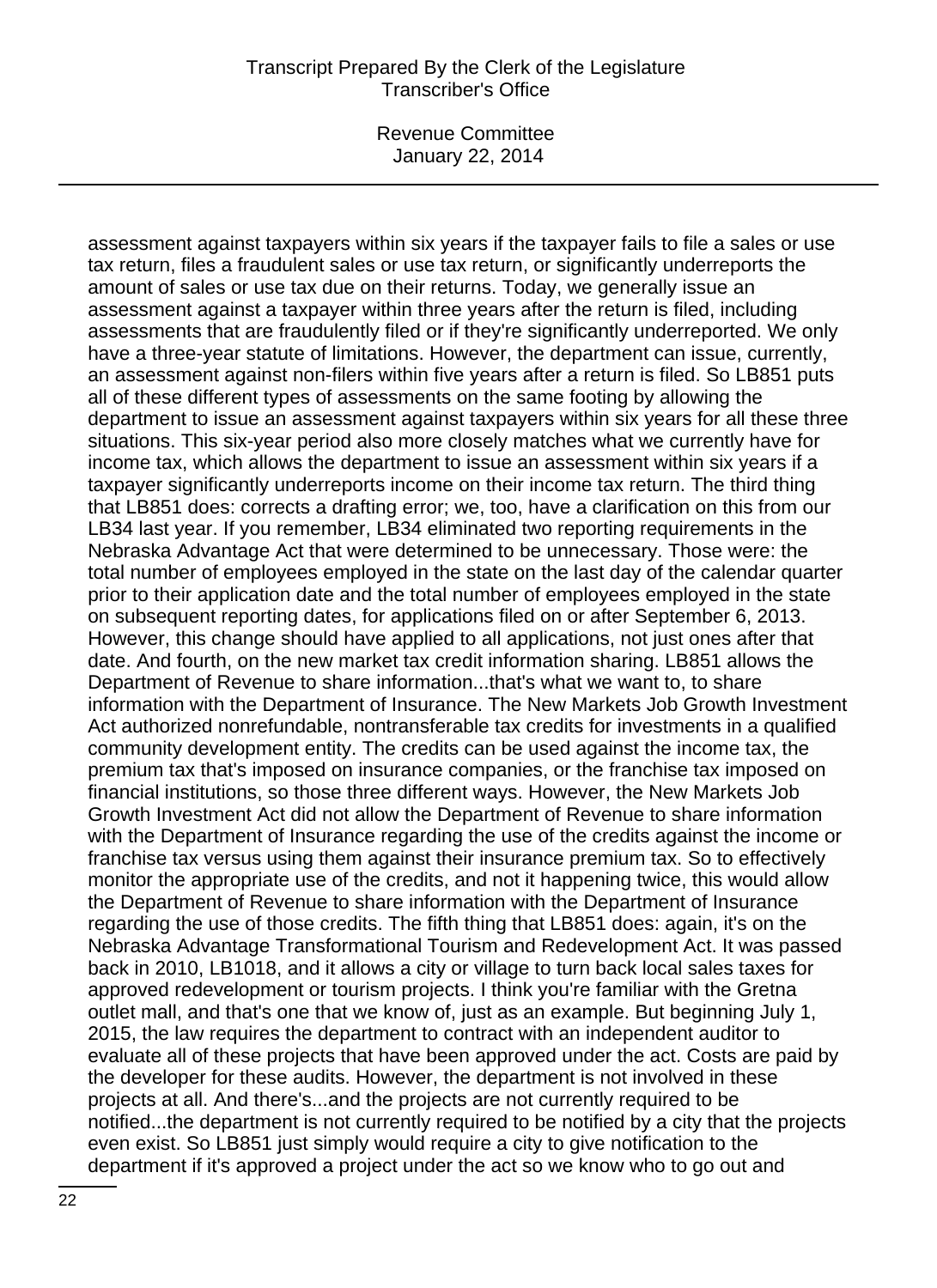# Transcript Prepared By the Clerk of the Legislature Transcriber's Office

Revenue Committee January 22, 2014

contract an audit. The sixth thing the bill does is another clarification. LB851 defines an ethanol facility as a plant that produces agricultural ethyl alcohol, and it removes a reference to the Nebraska Ethanol Production Incentive Program, better known to all of us, I think, as EPIC. EPIC sunset on December 31, 2012, so we need to get rid of that cross-reference to EPIC on the definition. And now to Senator Hadley's favorite, on recreational vehicles. LB851 creates a rebuttable presumption that a resident operator of a recreational vehicle, or I'll refer to it as an RV, that is registered in another state but it's...and it's owned, maybe, by a limited liability company, typically, or a partnership, corporation, or other business entity...is the actual owner of the recreational vehicle and liable for all applicable taxes and fees that are due, and there's also a penalty for failing to pay these taxes and dues. As a background, a number of RVs have been purchased by Montana-based L.L.C.s over the last several years to avoid payment of sales taxes and registration fees in Nebraska and other states; we're not the only state this has impacted. Although that RV is kept in Nebraska, it's operated by a Nebraska resident, right now under a current law it can be claimed that no Nebraska taxes or registration fees are ever owed because it's owned by a Montana L.L.C. The state of Montana issues a certificate of title to the RV, and the vehicle bears Montana license plates also. However, if we're going to talk about the L.L.C. that owns that RV, they typically only have one or two members, probably, say, a husband and wife, that are Nebraska residents; they don't have any employees; they don't have any physical presence in Montana; and they don't have any legitimate business activity or purpose. So that rebuttable presumption under LB851 says that the resident operator of the vehicle is the actual owner of the vehicle and requires the presumed owner to pay those taxes and fees. The Department of Revenue and the Department of Motor Vehicles will make this determination by evaluating a series of facts to determine that the ownership structure of the RV is in essence a sham. We look to see, is it a Nebraska resident that was the initial purchaser; is the RV stored and operated in Nebraska; is the Nebraska resident the sole member of that L.L.C.; is that Nebraska resident insured to operate the RV here in Nebraska. Once the Department of Revenue and the Department of Motor Vehicles goes through the series of facts, that this is a sham, we'll issue an assessment in accordance with current law. And a taxpayer has every right to appeal the assessment and prove that they don't owe the applicable taxes and fees. And as Senator Hadley noted, there have been several other states that have enacted laws. Iowa here just recently, as our neighbor, did that, and you may have seen some articles in the Omaha World-Herald about Iowa doing that. This concludes my formal testimony, and I certainly will take any questions. On the handouts that I gave to you, I...I...they have the L.L.C. Website, another one that we found that advertises similar to what Senator Hadley found, in terms of the fees that it would take to register the vehicle in Montana and not pay any sales tax. [LB851]

SENATOR SCHUMACHER: Senator Hansen. [LB851]

SENATOR HANSEN: Thank you. I have one question about...what if I buy a ranch in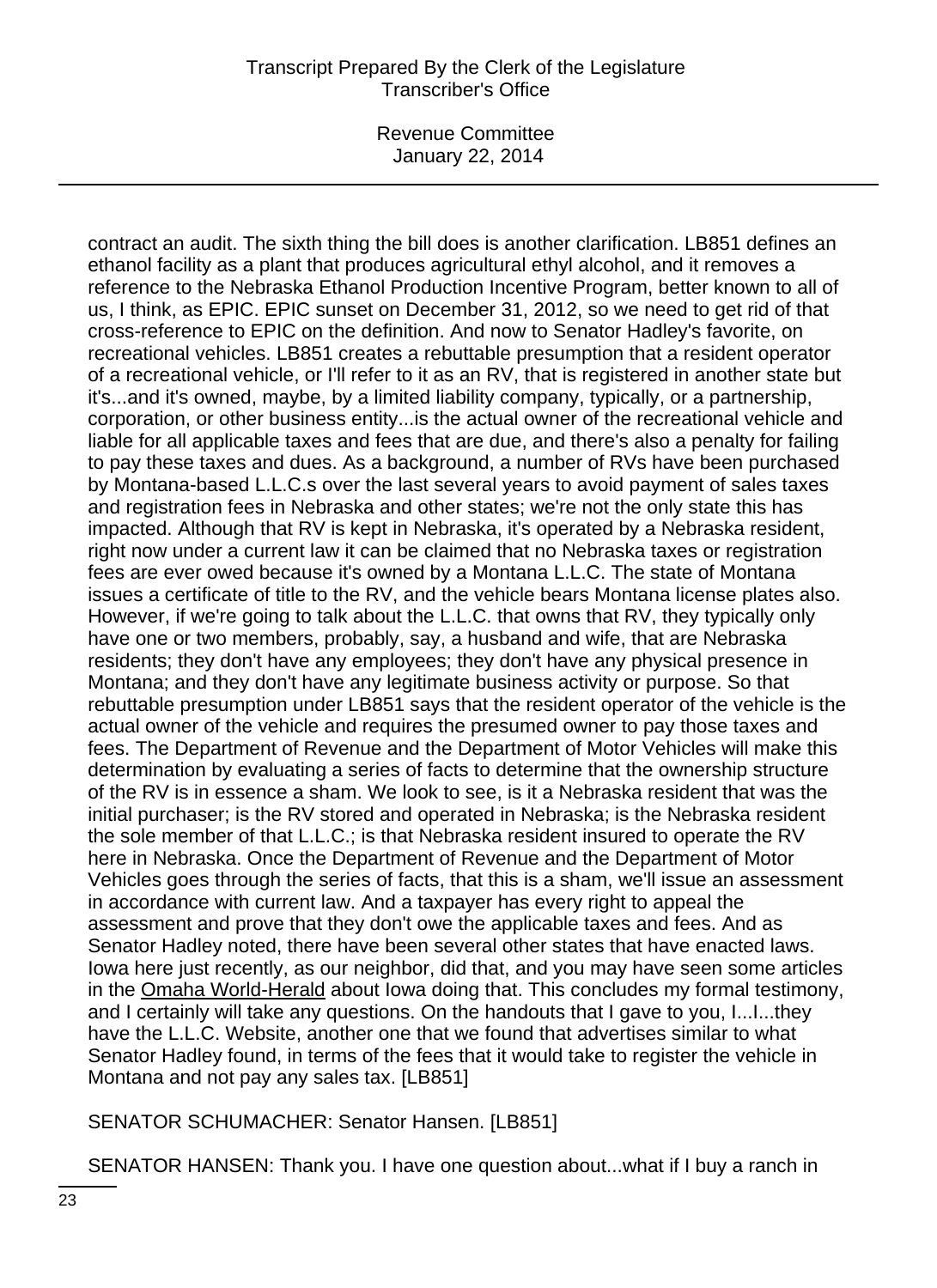Montana and form an L.L.C. or anything else, could I register that vehicle... [LB851]

KIM CONROY: That's a... [LB851]

SENATOR HANSEN: ...in Montana? [LB851]

KIM CONROY: Senator, that's a...that's a good question. That's one of the items that we'll look at. That would be one of those indicia that you have a business purpose; you have an actual, ongoing, viable business in Montana. [LB851]

SENATOR HANSEN: But if I buy an RV or a pickup...and the term that our insurance uses is "garaging" in what county. [LB851]

KIM CONROY: Um-hum. [LB851]

SENATOR HANSEN: Does this...does this attach it...that, I mean, is that a Department of Revenue term: the "garaging" in a state or "garaging"... [LB851]

KIM CONROY: It's one... [LB851]

SENATOR HANSEN: ...in a certain county? [LB851]

KIM CONROY: Senator, it's one of the indicia we look at. Because if you're garaging it, that's probably...it's...it's... [LB851]

SENATOR HANSEN: That's where... [LB851]

KIM CONROY: ...here in Nebraska, you're living here in Nebraska, you probably have insurance for that address here in Nebraska. So those are all things that we would look at. There's nothing that's definitive, but that's why there's indicia that you're not really running a business, your L.L.C. is not a business. And then we look to see what you're doing here in Nebraska. Those two things. [LB851]

SENATOR HANSEN: I know counties are a little bit particular on...if you live in one county and register in another, you can save money just within the state of Nebraska. And county officials don't like that, especially...it's where the vehicle is garaged... [LB851]

KIM CONROY: Right. And...and... [LB851]

SENATOR HANSEN: ...is what they keep bringing up. [LB851]

KIM CONROY: Well, Senator, that's...it's more a question for Department of Motor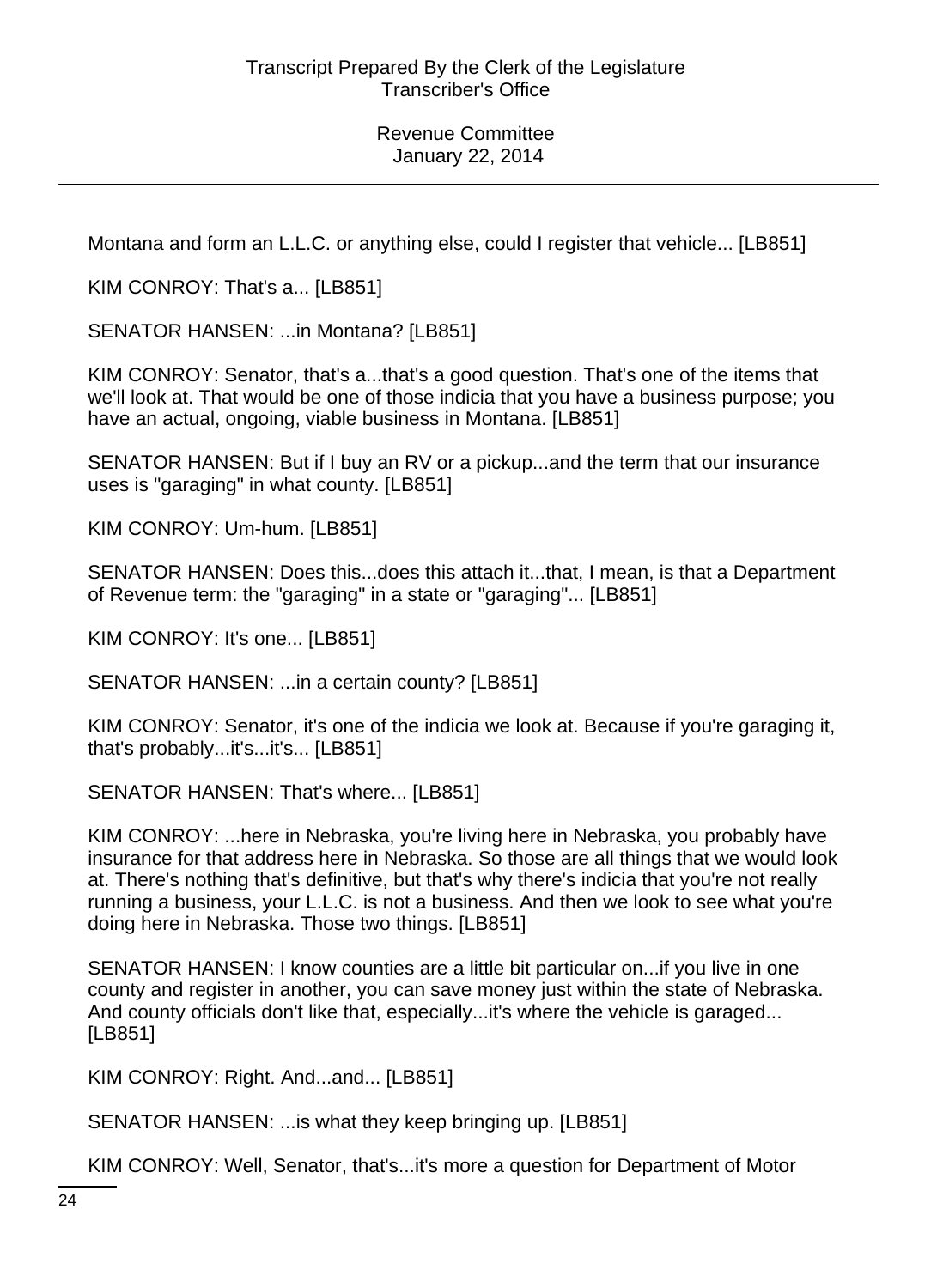Vehicles. [LB851]

SENATOR HANSEN: Okay. [LB851]

KIM CONROY: I mean, they...their statutes are the ones that set out the rules... [LB851]

SENATOR HANSEN: But you're going to work with them, so... [LB851]

KIM CONROY: Yes, we'll be working with them on this. [LB851]

SENATOR HANSEN: That's good. Thank you. [LB851]

KIM CONROY: Um-hum. [LB851]

SENATOR SCHUMACHER: Other questions? I've just got a couple of them. With reference to the Nebraska Advantage portion of the bill, if a city fails to notify the department, what's the consequences; what happens? [LB851]

KIM CONROY: Senator, I think you mean the Nebraska Transformational and Tourism Redevelopment Act... [LB851]

SENATOR SCHUMACHER: Right. [LB851]

KIM CONROY: ...not the Nebraska Advantage program. It means, if we didn't know, then that audit is not done, so I don't know exactly...that raises a good point. We wouldn't be doing the audit on a timely basis. And the act has some requirements that have to be met, that the activity that was happening is there just because of the new activity that was brought in. We can certainly work with the committee on a outcome if we are not notified. [LB851]

SENATOR SCHUMACHER: Another question is, with reference to the Montana L.L.C. or any state L.L.C. that may be operating here, wouldn't it be a more direct way to deal with that problem by saying that an out-of-state corporation that has a vehicular presence in the state this way is breaking a criminal provision or is unable to operate that vehicle on the roads without some type of registration here? [LB851]

KIM CONROY: Well, Senator, this...this area of law, with vehicles, is extremely complicated. And we've looked at what other states have done. That's why we came up with a rebuttable presumption, because there certainly are valid reasons for some people. Just because you see a Montana RV in a parking lot doesn't necessarily mean that they're doing something that they shouldn't be. So that's why we set up these series of indicia to look at, instead of just having one, that an out-of-state corporation, as you're suggesting, would have to pay sales tax. [LB851]